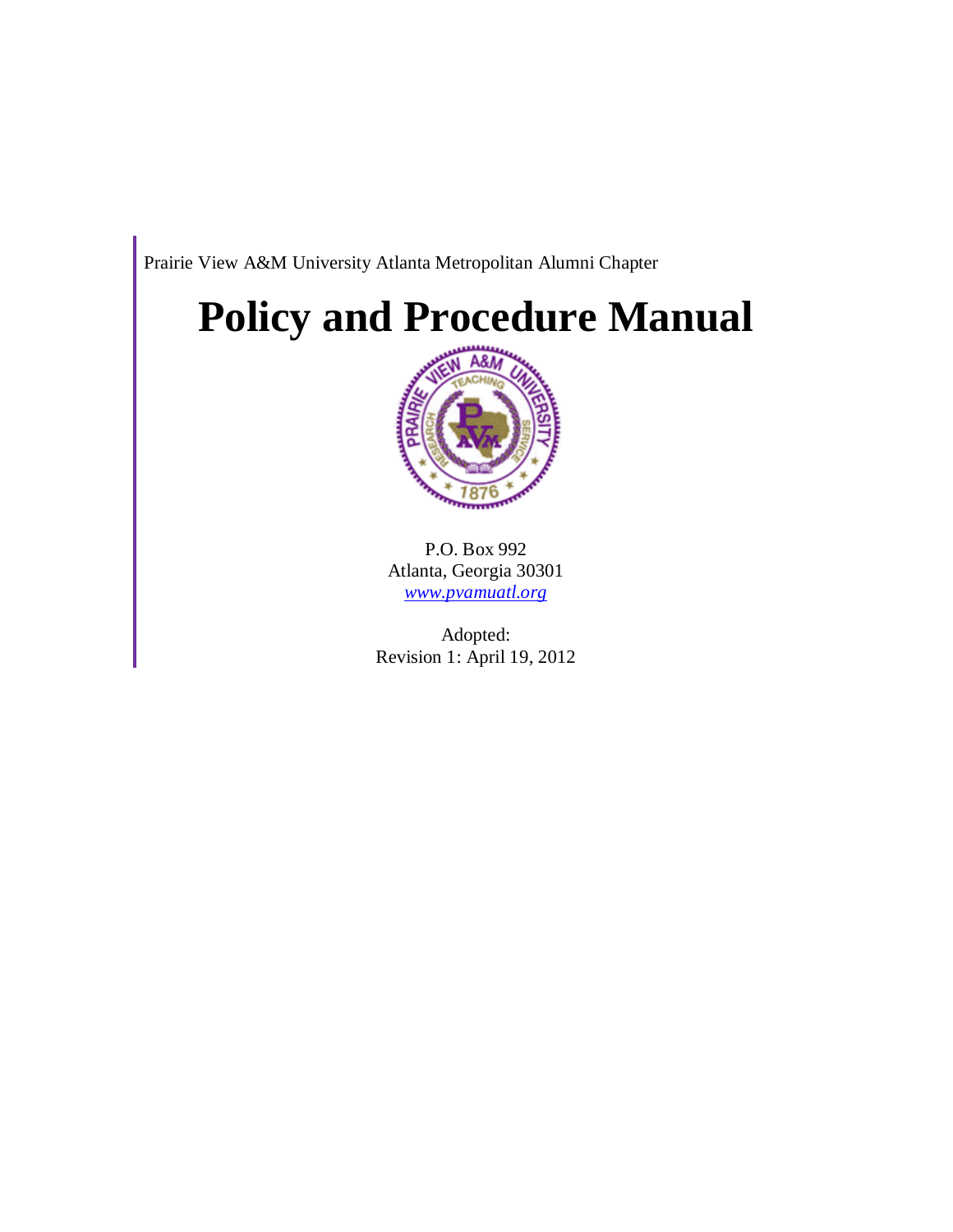# **Table of Contents**

|            | 1. Definition of Chartered Chapters and Clubs Chapter                        |
|------------|------------------------------------------------------------------------------|
|            | 2. Association Commitments (budgetary and administrative)                    |
|            |                                                                              |
| 1.         | Changes Made by the Chapter                                                  |
| 2.         | Changes Made by the Executive Committee                                      |
|            |                                                                              |
|            | 1. General Risk Management Policy                                            |
|            | 2. Purchasing Alcohol with Chapter Funds or Attending Alcohol Serving Events |
|            |                                                                              |
|            | 1. Updating Bylaws                                                           |
|            |                                                                              |
| 1.         | <b>Chapter Meetings</b>                                                      |
|            | 2. Professional Events                                                       |
|            | 3. Other Chapter Events                                                      |
|            | 4. Dress Code Specifics                                                      |
|            |                                                                              |
| 1.         | <b>Chapter Meetings</b>                                                      |
| 2. Agenda  |                                                                              |
| 3. Minutes |                                                                              |
|            | 4. Attendance                                                                |
|            |                                                                              |
| 1.         | <b>Applications for Officer Elections</b>                                    |
| 2.         | Voting and Selection for Officer Elections                                   |
| 3.         | Reporting Officers to NAA                                                    |
|            |                                                                              |
| 1.         | <b>Officer Duties</b>                                                        |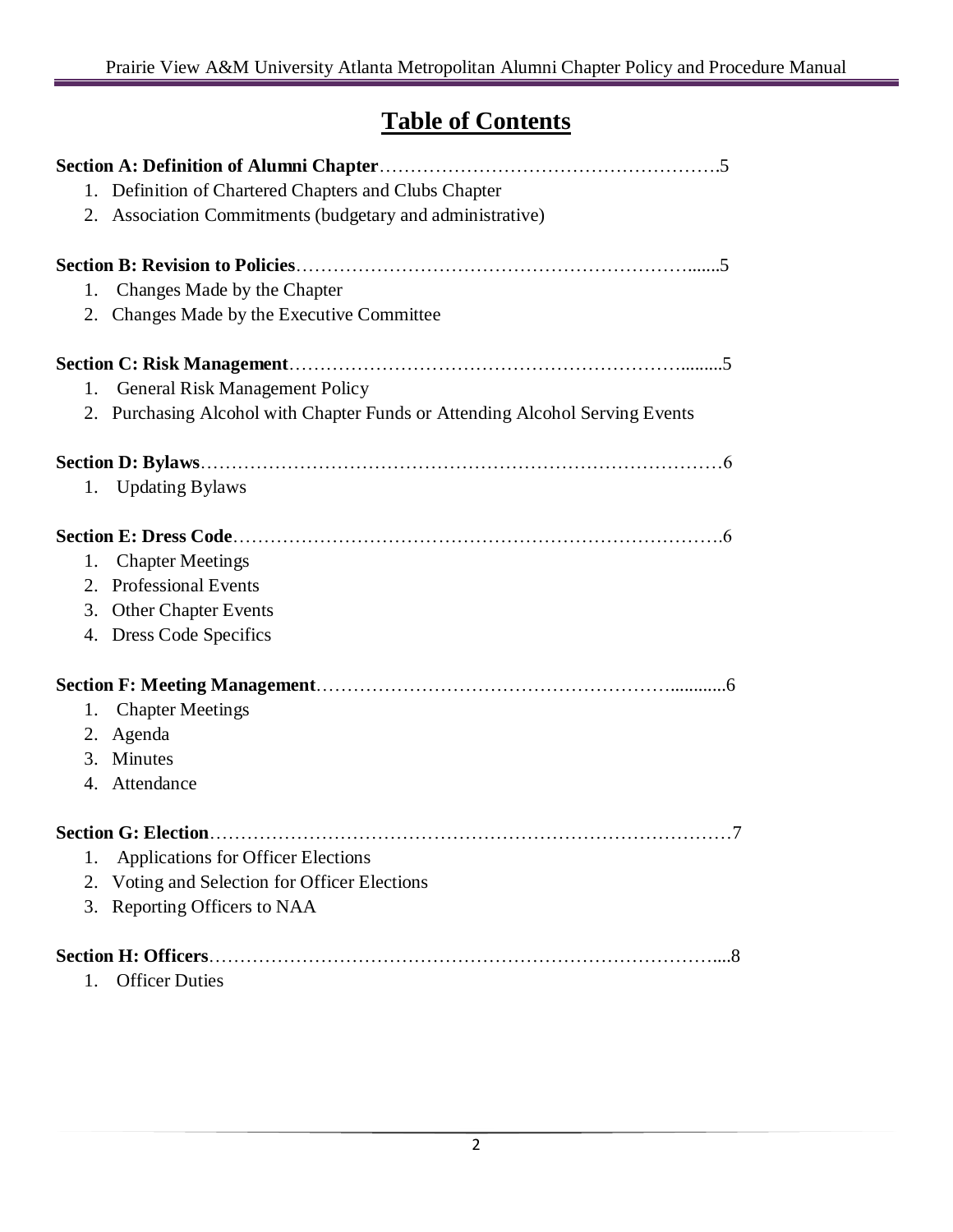|         | -8                                               |
|---------|--------------------------------------------------|
| 1.      | <b>Standing Committees</b>                       |
| 2.      | <b>Executive Committee</b>                       |
| 3.      | <b>Service Committee</b>                         |
|         | 4. Finance Committee                             |
| 5.      | Membership Committee                             |
| 6.      | Social Alliance Committee                        |
|         | 7. Communication Committee                       |
|         | 8. Scholarship and Student Recruitment Committee |
|         | -9                                               |
| 1.      | Participants                                     |
|         | 2. Prior to Any Transition Meetings              |
|         | 3. Individual Officer Transition Meetings        |
|         | 4. Prior to Chapter Transition Meetings          |
| 5.      | <b>Chapter Transition Meetings</b>               |
|         | 6. Post Transition                               |
|         |                                                  |
|         | -10                                              |
| $1_{-}$ | Dues                                             |
|         | 2. Dues Payment                                  |
|         | 3. Completing Budgets                            |
|         | 4. Reimbursement Policy                          |
|         | 5. Financial Reports                             |
|         | $-11$                                            |
| 1.      | Description                                      |
|         | 2. Reimbursement of Attendees                    |
|         | 11                                               |
| 1.      | <b>Member Directory</b>                          |
|         | 2. Communication                                 |
|         |                                                  |
| 1.      | Privacy of Membership Records                    |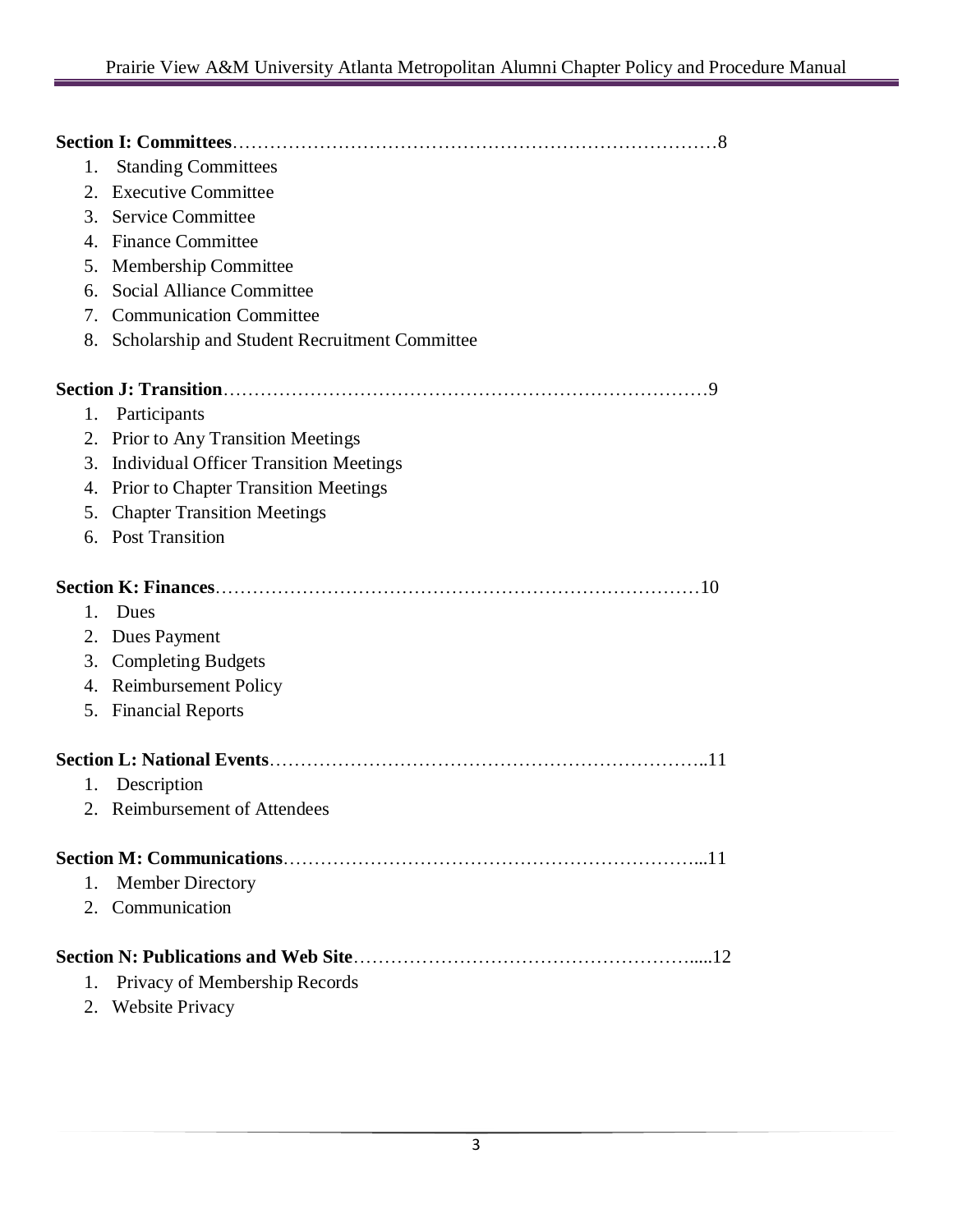| 1.       | <b>Outstanding Chapter Awards</b>                                                   |
|----------|-------------------------------------------------------------------------------------|
|          | 2. Applying for Awards                                                              |
|          | 3. Chapter Awards                                                                   |
|          |                                                                                     |
| 1.       | Chapter Scholarship                                                                 |
|          | 2. Choosing a Recipient                                                             |
|          | 3. Maintenance of Scholarship                                                       |
|          | 4. Fundraising Events                                                               |
|          | 5. Fundraising Requests                                                             |
|          | 6. Reporting                                                                        |
|          |                                                                                     |
|          | 1. Standard Policy                                                                  |
|          |                                                                                     |
| 1. Gifts |                                                                                     |
|          | 2. Monetary Gifts                                                                   |
|          | 3. Gifts-In-Kind                                                                    |
|          | 4. Gifts to the University, The National Alumni Association and Other Related Funds |
|          | <b>Appendix</b>                                                                     |
|          |                                                                                     |
|          | <b>Election Application</b>                                                         |
|          | Scheduling request for a private party where alcohol will be present or served      |
|          |                                                                                     |

| Travel costs and expense statement |  |
|------------------------------------|--|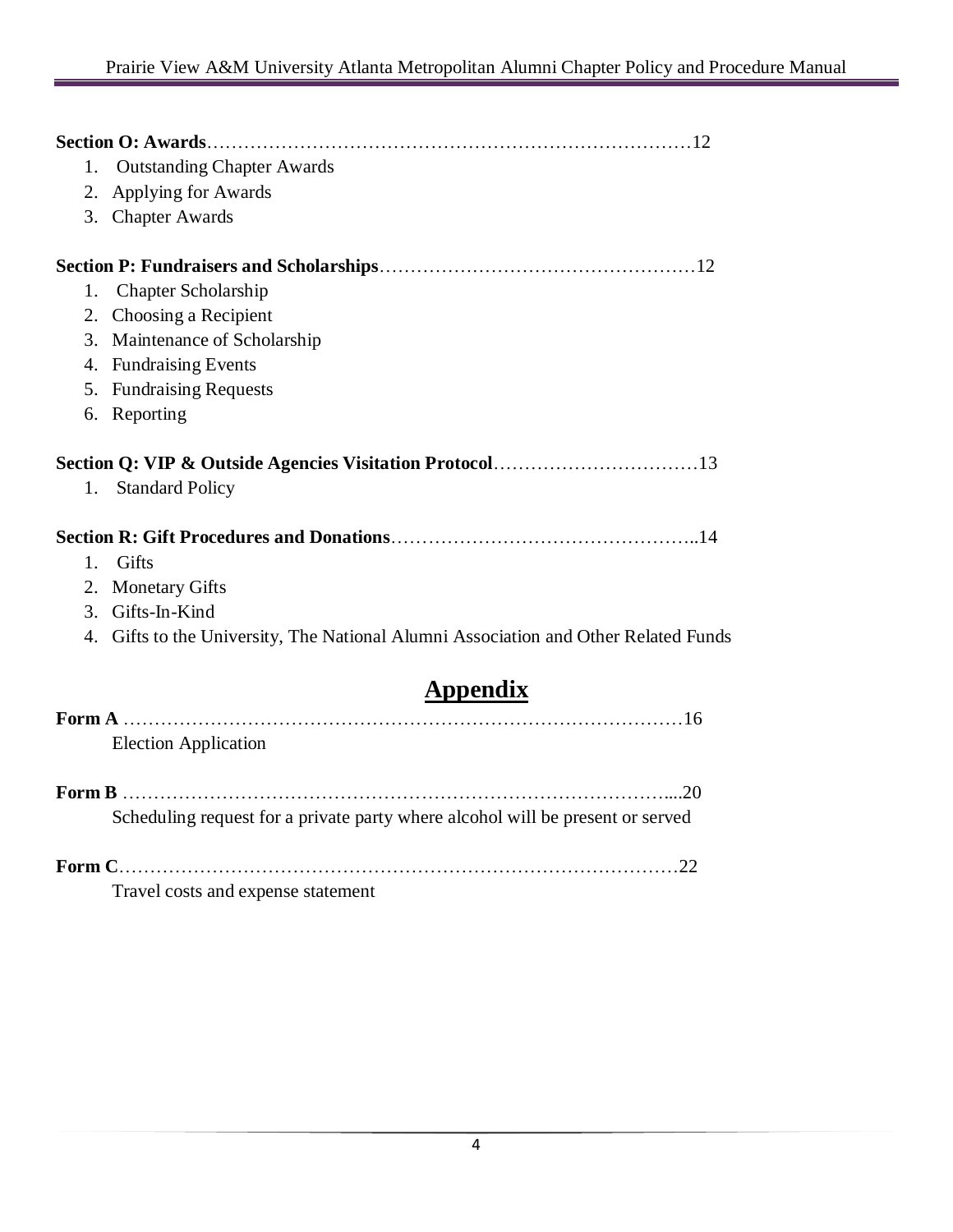## **A. DEFINITION OF ALUMNI CHAPTER**

#### **Policy 1.**

**Definition of Chartered Chapters and Clubs Chapter –** The bylaws of the association outline specific guidelines for the formation of geographically - based chartered chapters of the NAA. Open to all alumni in identified areas, chapters represent branches of the NAA and are dependent. Chapters must conform to the bylaws of the association, submit annual financial statements and *(according to the bylaws)* "must comply with policies concerning the management and affairs of chapters as determined by the Board of Directors."

## **Policy 2.**

#### **Association Commitments (budgetary and administrative)**

- $\triangleright$  professional / administrative involvement and assistance
- liability coverage *(when applicable)*
- mailing to alumni in area *(as defined by mailing policies)*
- $\triangleright$  limited supplies and materials
- $\triangleright$  speakers / program's assistance
- news coverage / features, announcements, flyers as needed
- examples of chapters: Greater Metropolitan Washington, D.C., Houston, Chicago
- examples of clubs: Prairie View Athletic, Purple & Gold

## **B. REVISION TO POLICIES**

#### **Policy 1.**

**Changes Made by the Chapter-** Changes to these policies and procedures can be made by a majority vote of those in attendance at a regular or special meeting, or by mail/email vote.

## **Policy 2.**

**Changes Made by the Executive Committee-** Changes to these policies and procedures can be made by a three-fourths (3/4) vote of the Executive Committee with endorsement by chapter at next meeting.

#### **C. RISK MANAGEMENT**

## **Policy 1.**

**General Risk Management Policy-** The National Policy and Procedures Manual, published on the NAA website (www.pvualumni.org), contains all policies and procedures related to risk management and issues. It is updated as often as needed. (See National Policies)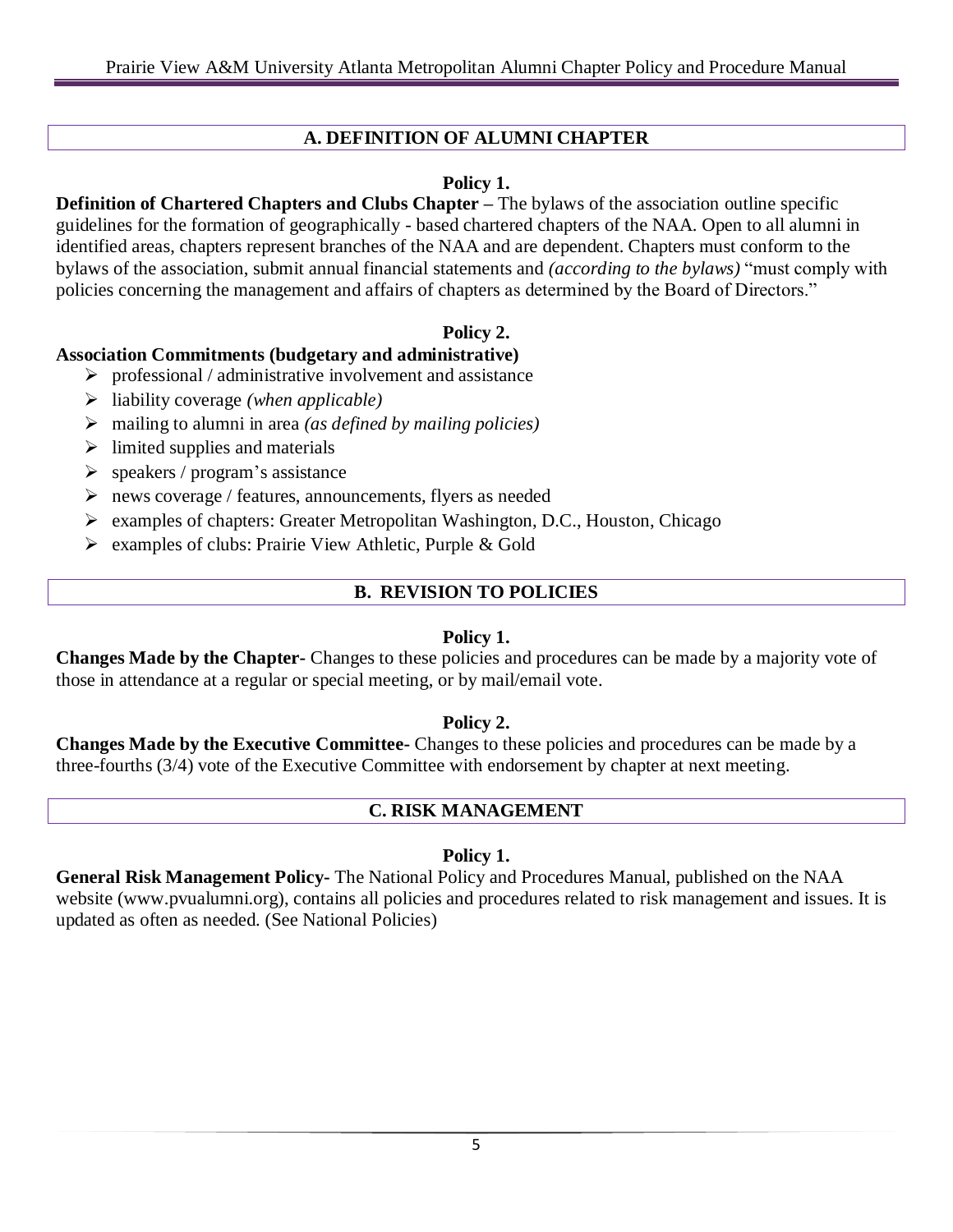## **Purchasing Alcohol with Chapter Funds or Attending Alcohol Serving Events-** (See National Policies,

Procedure A.16). Alumni chapter events where alcohol is provided must conform to the following guidelines:

- a. These events must be scheduled in advance and clearly promoted in writing to the chapter's membership. Only alumni chapter members and invited guests are permitted to attend.
- b. Single venue events at locations including but not limited to bars, restaurants, wineries or breweries are acceptable.
- c. If event is sponsored by the chapter for outside chapter membership, alcohol must be served by a professional bartender fully covered by liability insurance.
- d. These events must be consistent with Procedure A.16 of the National Policies and Procedures.
- e. These events may be held in conjunction with national events, but only with the prior approval of the Executive Director.
- f. Scheduling Request for a Private Party Form B is attached in the appendix.

## **D. BYLAWS**

#### **Policy 1.**

**Updating Bylaws-** The President will be responsible for updating chapter bylaws and submitting them to NAA annually during the designated period.

## **E. DRESS CODE**

## **Policy 1.**

**Chapter Meetings-** The dress code for chapter meetings is casual dress, preferably, some type of Prairie View A&M University paraphernalia.

#### **Policy 2.**

**Professional Events-** The dress code for professional events is professional attire. Business casual may be optional for some professional events. If this is the case, members will be notified.

#### **Policy 3.**

**Other chapter events-** The dress code for service and social events is casual. Members will be notified of the dress code for collegiate relation events.

#### **Policy 4.**

**Dress Code Specifics-** Professional dress includes suits for men and suits or dresses for women. Business casual dress for men includes dress pants and a collared shirt. Business casual dress for women includes dress pants and a dressy shirt or a dress. Jeans and t-shirts are not acceptable for business casual.

## **F. MEETING MANAGEMENT**

## **Policy 1.**

**Chapter Meetings-** Chapter meetings will be held (generally) on the third Saturday of every month. Times and locations of each event will be made available to all members through proper notification. Robert Rules of Order will be used at all meetings to ensure business is conducted properly.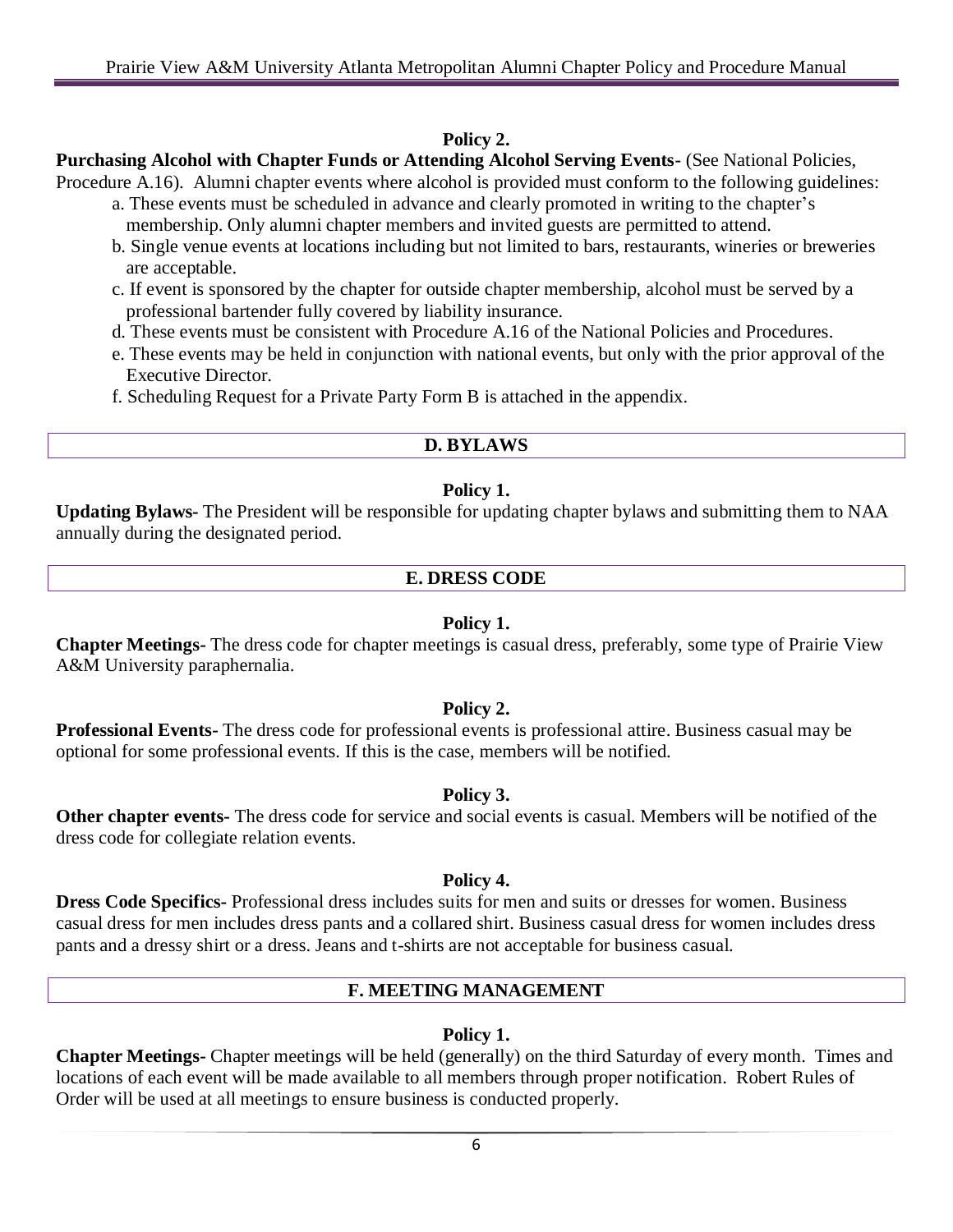**Agenda-** The order of business at all stated or special meetings shall be as follows:

- 1. Call to Order / Roll Call
- 2. Invocation
- 3. Approval of Minutes
- 4. Committee Reports
- 5. Chapter Discussion
- 6. Acknowledgements
- 7. Remarks for the good of the chapter / Questions
- 8. Closing Prayer
- 9. Meeting Adjournment

#### **Policy 3.**

**Minutes-** Minutes of each meeting will be available within 14 days of the meeting. Minutes will be sent out via email to all chapter members and will be available on the chapter's website. Members can also request copies from the chapter secretary at anytime.

#### **Policy 4.**

**Attendance-** Attendance by members of the Executive Board at all regularly scheduled meetings is expected as a part of their agreement to serve and is an important part of their duties. The chapter president is the approval authority for excused absences for all executive members from regularly scheduled meetings and board meetings. If executive board members have two unexcused absences from regularly scheduled or three regularly scheduled full board meetings they will be referred to the Executive Committee and appropriate action will take place which may include:

- a. Forward a letter, under the president's signature, to members who have two consecutive unexcused absences or any three regularly scheduled full meetings which state the need for consistent and regular attendance and ask for a more active role as a member of the executive board.
- b. Recommending to the individual(s) identified that he or she may want to consider resigning from the board.
- c. Recommending to the Elections Committee those members who have missed two or more consecutive meetings should not be considered for re-nomination or application for any position based on attendance records.
- d. Recommending that the individual(s) be dropped from the Board.

#### **G. ELECTIONS**

#### **Policy 1.**

**Applications for Officer Elections-** Election procedures are being followed according to Chapter Constitution and Bylaws Article II, Section 1. Applications for officers must be submitted and received by the Election Committee at the time designated by the Election Committee for elections. The application forms will be emailed when possible to all members prior to elections. The application form is attached as Form A in the appendix.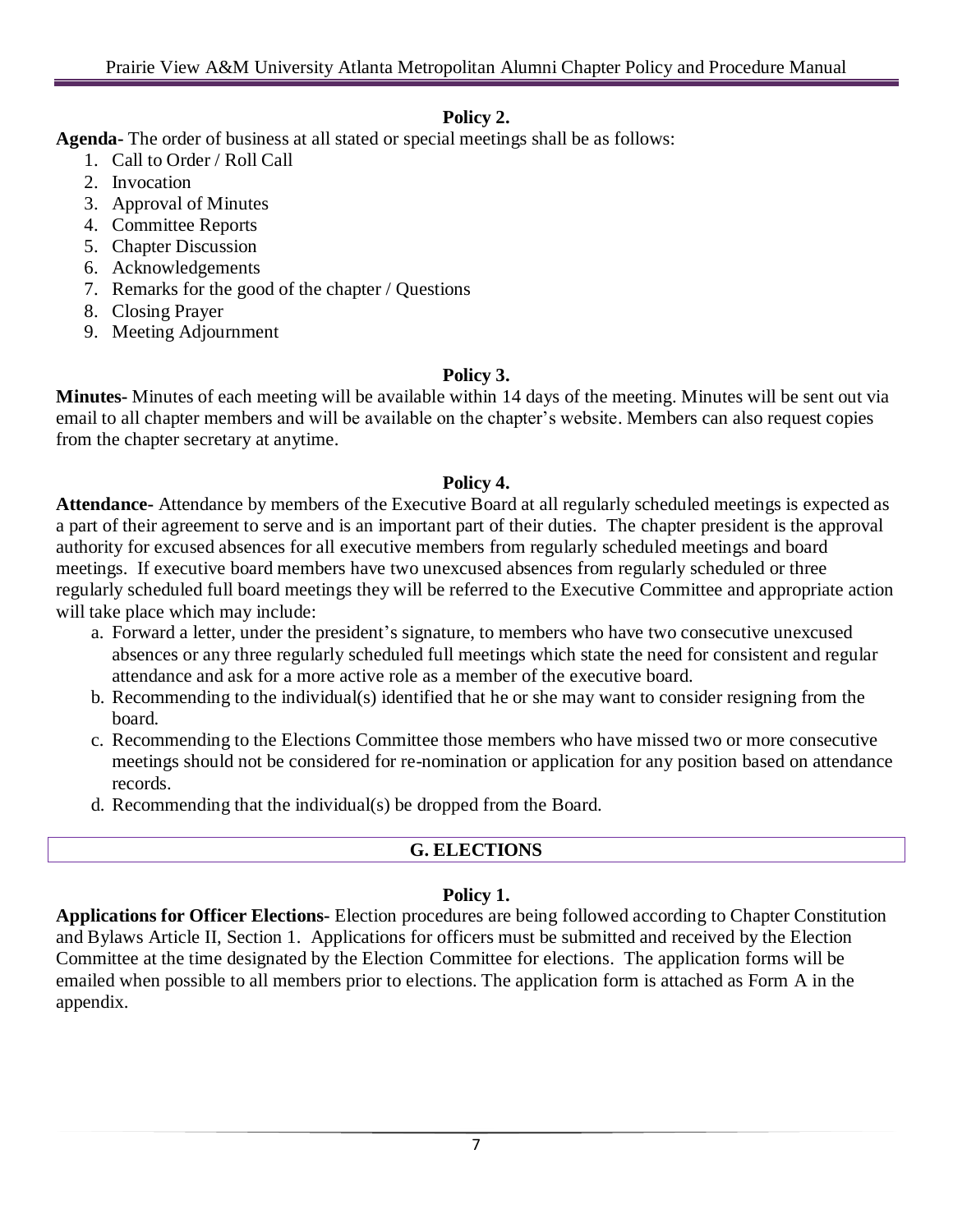**Voting and Selection for Officer Elections-**Once all applications are received by the Elections Committee they will thus be certified and candidates will be announced. Online voting, if available, will be allowed afterwards by all paid chapter members. Winners / elected officers will thus be announced. Timelines will be distributed at the time of the election process by the Election Committee. Election Committee cannot contain candidates that are running for office to eliminate bias and unfair advantage.

#### **Policy 3.**

**Reporting Officers to NAA-** The president must report new officers to NAA at the beginning of the fiscal year after an election.

#### **H. OFFICERS**

#### **Policy 1.**

**Officer Duties-** Specific officer duties are listed in Article VI of this chapter's Constitution. Refer to National Policies and Procedures as well.

#### **I. COMMITTEES**

#### **Policy 1.**

**Standing Committees-** Standing committees will be present as Article II of the chapter's bylaws ; however they will be sectioned into the 5 different committee sections as stated below. Each committee will be chaired by whoever the president appoints at the first transition or chapter meeting of the year, accept for the Executive Committee which is always chaired by the President. All committees with the exception of the Executive Committee will report to and receive its guidance from the chapter's vice president.

#### **Policy 2.**

**Executive Committee**- The Executive Committee establishes chapter policy, the chapter's long-range and operating plans and serves as the research and advisory committee for the chapter. At a minimum, the Executive Committee consists of the following chapter officers (in order of election): president, vice president, secretary, treasurer, historian, parliamentarian, and chaplain. The president chairs the Executive Committee.

#### **Policy 3.**

**Service Committee-** The committee will research and plan service activities that will help those in need and strengthen the view of the chapter in the community. The committee will also plan at least one service event and invite local collegiate members. It will also promote and encourage members to participate in community service activities individually, with the chapter, and with local collegiate chapters. The committee will also promote donations to National Alumni Association or Prairie View A&M University.

#### **Policy 4.**

**Finance Committee-** The committee will seek out and evaluate new opportunities to generate non-dues income for the chapter and make appropriate recommendations to the Executive Committee. The committee handles the chapter's funds by preparing all necessary financial statements. The treasurer will also report chapter finances at every meeting. The standing committee that falls under this committee section is Fundraising.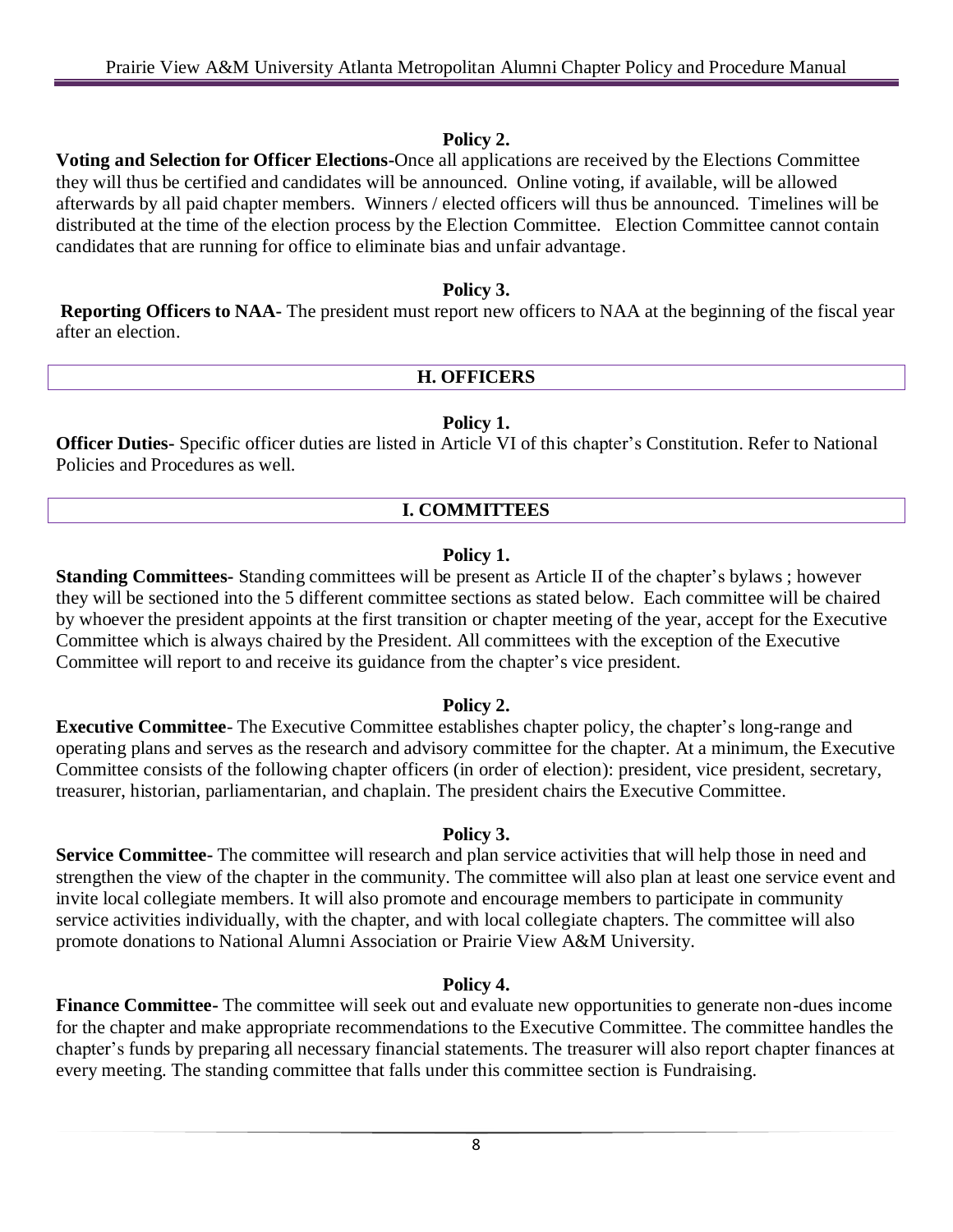#### **Policy 5.**

**Membership Committee-** The committee will seek out new ways to recruit new members into the chapter and plan programs aimed towards recruiting new members. The committee will also manage potential member lists and effectively communicate the benefits of joining the chapter, as well as any upcoming events. The committee is responsible for notifying the NAA about any updates to the chapter roster.

#### **Policy 5.**

**Social Alliance Committee-** The committee will plan programs that further develop relations with local HBCU chapters in the area. The committee will work closely with other committees to insure activities are planned that will strengthen the bond between the alumni chapter and the other HBCU chapters as well as among our alumni chapter. The standing committee that falls under this committee section is Social Action.

#### **Policy 6.**

**Communication Committee**-The committee will maintain and establish the security and necessary information of chapter information on the website. Main focus is to keep the chapter website up-to-date. In addition they will be in charge of corresponding necessary publications and events that can or will be documented in NAA newsletters. The committee will also work to strengthen the connection between the alumni chapters and other chapters.

#### **Policy 7.**

**Scholarship and Student Recruitment Committee-** The committee will seek out new ways to recruit and encourage new students to attend Prairie View A&M University. The committee is also a guide and resource to current students and provides assistance and scholarship opportunities to students in the state of Georgia. The committee is responsible for trying to endow the annual scholarship awarded by the chapter.

#### **J. TRANSITION**

#### **Policy 1.**

**Participants-** All officers and appointed committee chairs should take part in transition. The NAA Executive Board Members can also be invited to attend induction and transition meetings.

#### **Policy 2.**

**Prior to Any Transition Meetings-** Before any transition meetings occur, the following items should be done:

- a. President finds and appoints committee chairs
- b. Vice president preplans calendar searching for holidays, national events (conventions and conferences, etc), and other important events
- c. President provides the following to new officers:
	- Copies of National Bylaws and National Policies and Procedures from www.pvualumni.org
	- $\triangleright$  Copy of Chapter Bylaws and Chapter Policies and Procedures
	- $\triangleright$  Copy of past year's financials including budgets and financial statements
	- $\triangleright$  Calendar with important preset dates
	- $\triangleright$  Blank goal sheet including areas for both personal and chapter goals
	- $\triangleright$  Agenda for transition meeting
	- $\triangleright$  List of new officers and chairs with contact information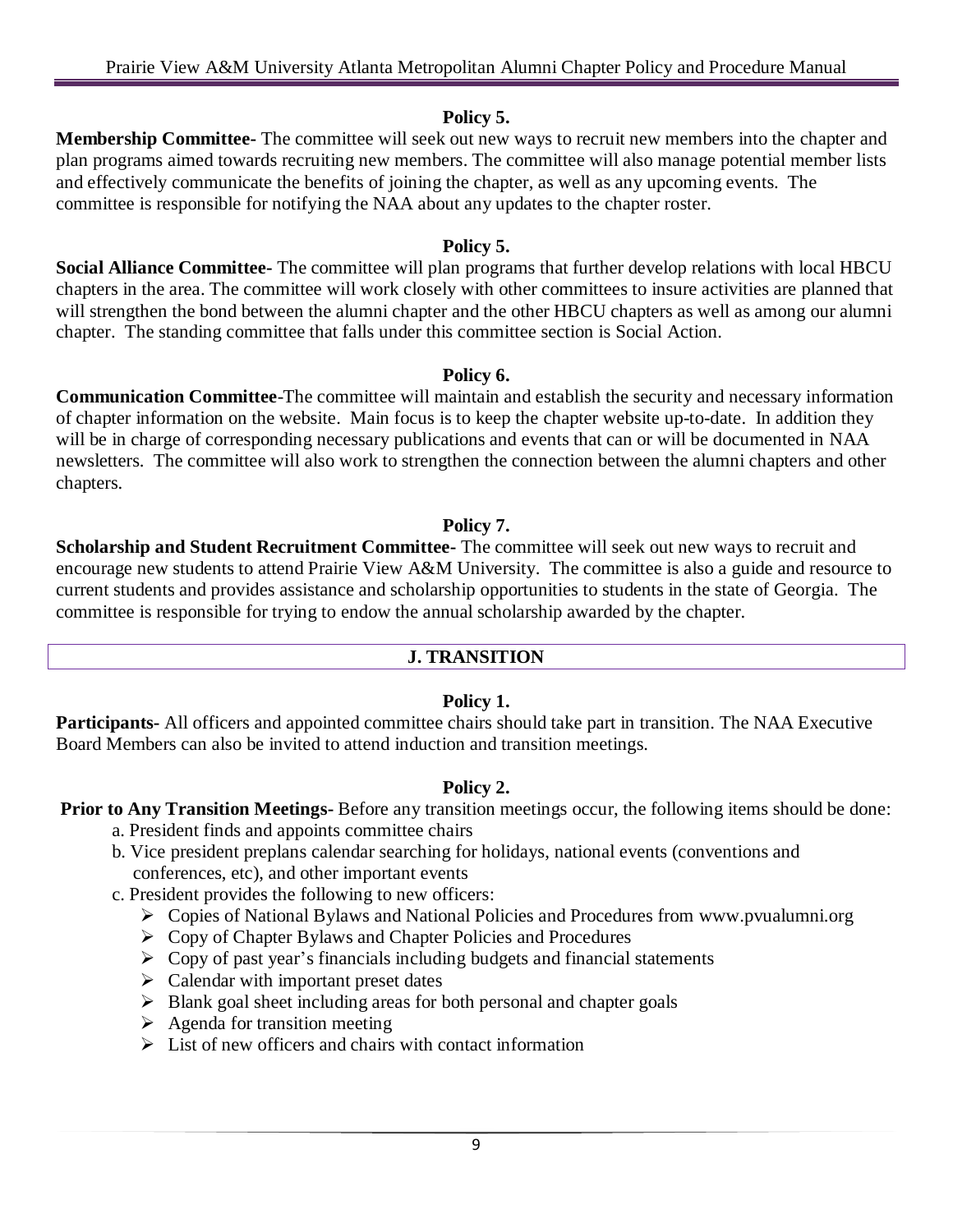#### **Policy 3.**

**Individual Officer Transition Meetings-** Each officer and committee chair should properly transition their successor within 21 days of the election.

- a. Review duties and responsibilities relating to National Bylaws and Policies and Procedures, Chapter Bylaws and Polices and Procedures.
- b. Review and set officer goals by reviewing goals from last term and establishing new goals which are detailed, measurable, attainable, realistic, and time specific
- c. Brainstorm new ideas for activities in all chapter areas
- d. Set preliminary dates for activities on calendar
- e. Prepare budget by reviewing old budget and making new budget based on new activities

#### **Policy 4.**

**Prior to Chapter Transition Meeting-** Each officer will need to prepare the following items for the chapter transition meeting after being individually transitioned:

- a. Brainstorm ideas for professional, community service, social, collegiate relations, and recruiting events
- b. Submit a budget to the treasurer
- c. Submit tentative event dates to vice president

#### **Policy 5.**

**Chapter Transition Meetings-** The chapter transition meeting should take place within 30 days of officer elections.

- a. Expectations of officers and committee chairs
- b. Review goals from last year, discuss individual goals, and discuss chapter goals based on individual's suggestions
- c. Set tentative calendar for year
- d. Set budget by reviewing last year's financials, identifying expected income from dues and fundraising opportunities, reviewing individual budget proposals, making adjustments to proposed budget, and approving chapter budget with proposed changes
- e. Review available resources **[www.pvualmuni.org](http://www.pvualmuni.org/)**

#### **Policy 6.**

**Post Transition-** The finalized calendar, goals, budgets, and current contact information for all new officers and chairs should be distributed to all chapter members within 10 days of the chapter transition meeting.

#### **K. FINANCES**

#### **Policy 1.**

**Dues-** Annual chapter dues are currently set at \$50. NAA Annual chapter dues \$60.

- a. Chapter Annual Membership will include:
	- $\triangleright$  Membership card with ID #
	- $\triangleright$  Welcome gifts
- b. NAA Annual Membership will include:
	- Permanent plastic card w/ a permanent membership  $#$
	- Welcome Gifts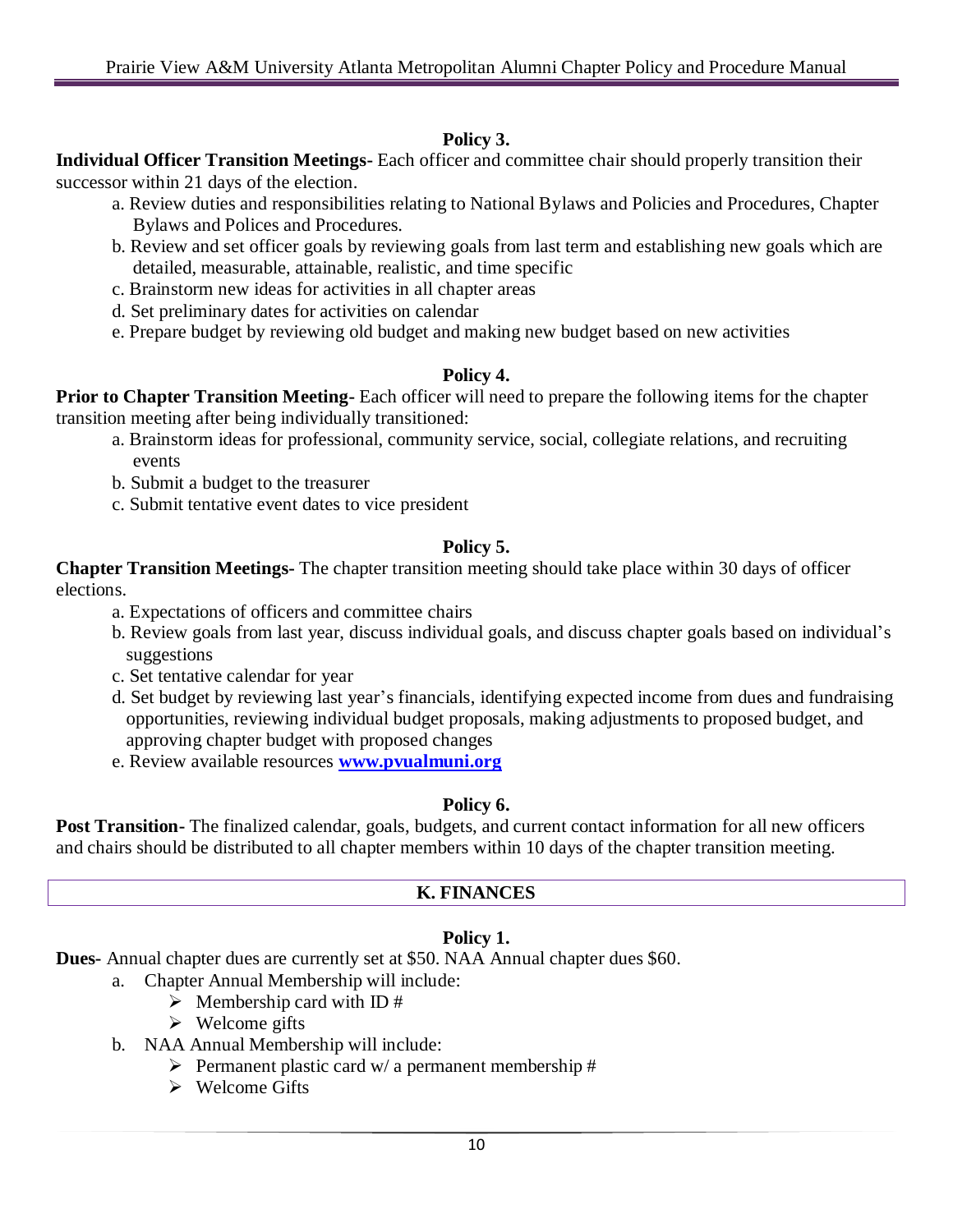**Dues Payment-** Annual dues must be submitted to the treasurer at the beginning of the fiscal year. Members who submit dues before November 1st a \$15 credit towards their dues for the year will apply.

#### **Policy 3.**

**Completing Budgets-** All officers and committee chairs must submit a budget for their elected term in office to the treasurer within 30 days of their election. If a budget is not submitted, the Finance Committee will create an appropriate budget for the officer.

#### **Policy 4.**

**Reimbursement Policy-** Receipts should be submitted for all expenses. Unused monies from specific officer expense budgets are forfeited. The allocated funds must be utilized during the current fiscal year to be claimed. Expense reports must be submitted to the treasurer for reimbursement. All expense reports must be submitted within 30 days of purchase for reimbursement. Expense reports not received by the deadline will not be reimbursed.

#### **Policy 5.**

**Financial Reports-** The treasurer should complete all financial reports by July 15th to be audited and reviewed. A copy of this report should be sent the President. (See National Policies)

#### **L. NATIONAL EVENTS**

#### **Policy 1.**

**Description-** National Events include NAA Convention.

#### **Policy 2.**

**Reimbursement of Attendees-** The chapter will reserve \$750.00 annually for the president or designated delegate to attend NAA convention. Expenses must be documented on Form C, attached in the appendix. Registration for the president or delegate will be paid from the reserve. Delegate can only be reimbursed for travel, lodging, and registration. All other items must be paid for by the attendee. Reimbursement will not occur until after the event with proper reimbursement forms submitted.

#### **M. COMMUNICATIONS**

#### **Policy 1.**

**Member Directory-** A directory of members will be distributed at the 1<sup>st</sup> official meeting of the year and will be available from the secretary or president at any other time. Members should contact the secretary to update their information anytime it changes.

#### **Policy 2.**

**Communication-** The secretary will send out monthly emails updating members about upcoming events and other important information. When needed, the president may also mail items to members.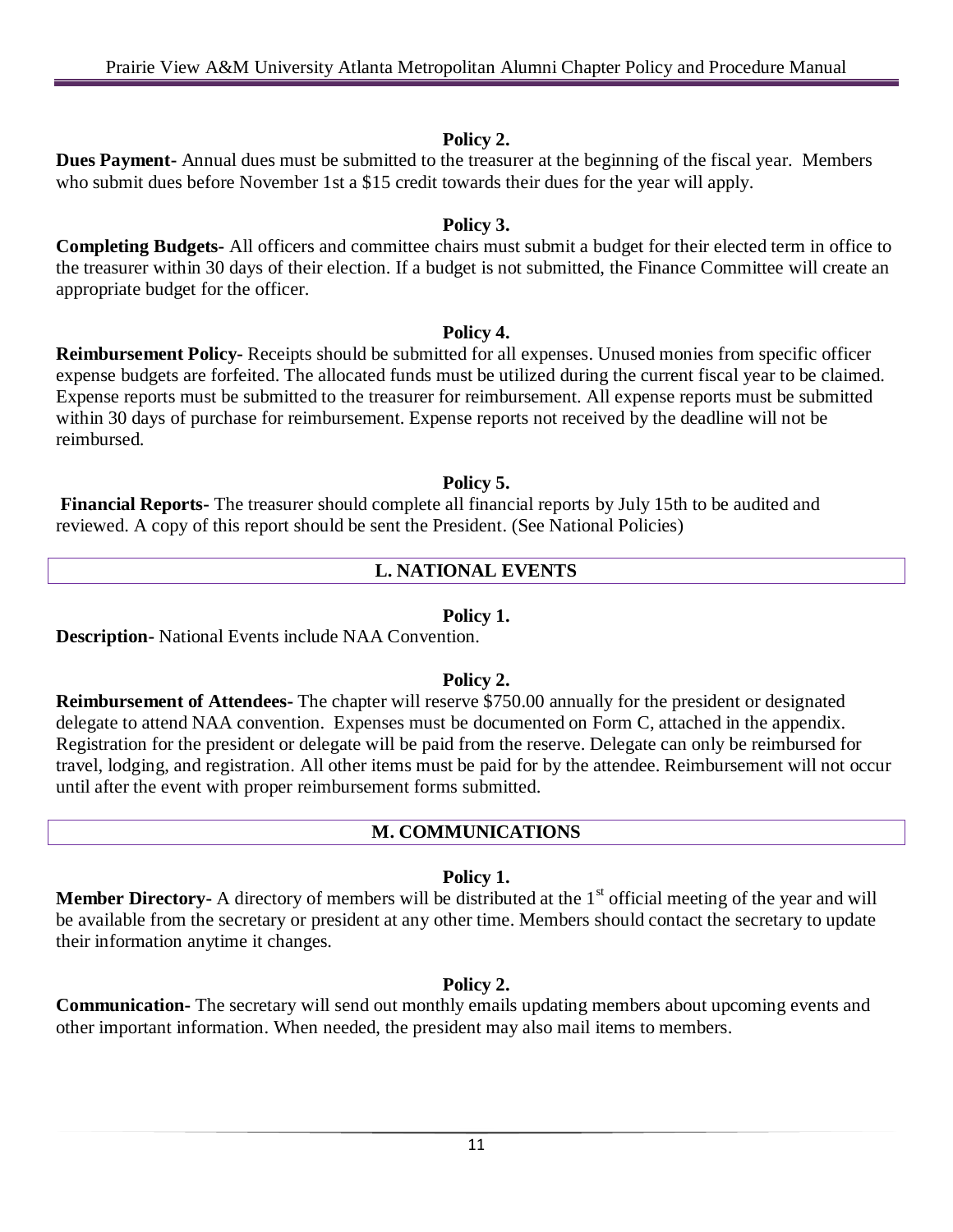#### **N. PUBLICATIONS AND WEB SITE**

#### **Policy 1.**

**Privacy of Membership Records**- No member information will be published by the chapter unless authorized by the individual member. Member information will be submitted to NAA annually as part of national requirements.

#### **Policy 2.**

**Website Privacy-** Individuals elected to office shall have their name and their choice of phone number, postal address or e-mail address listed on the chapter website. Others listed on the chapter website must give their permission to be listed – or access to the information must be secured via an identification verification system.

#### **O. AWARDS**

#### **Policy 1.**

**Outstanding Chapter Awards-** The official *Awards and Recognition Guide* contains all policy and procedures related to awards and recognition. It is published on the alumni website (www.pvualumni.org) and should be followed precisely by the submitter.

#### **Policy 2.**

**Applying for Awards-** The President, with the assistance of the Executive Board, is responsible for applying for Outstanding Chapter Award every year.

#### **Policy 3.**

**Chapter Awards-** The chapter will award an Alumni Member of the Year Award once annually. Nominations and a vote for the winner will take place at the second to last meeting or at the last event previous to the last meeting. The award will be presented at the last meeting of the year or other appropriate time decided upon by the Executive Committee. The Alumni Member of the Year will be exempt from dues for the following year.

#### **P. FUND-RAISERS AND SCHOLARSHIPS**

#### **Policy 1.**

**Chapter Scholarship-** The chapter will award a \$1,000 book scholarship to 2 local PVAMU students each August. Each eligible candidate must complete and submit an application and essay detailing what PVAMU means to them by June 30.

#### **Policy 2.**

**Choosing a Recipient-** The Scholarship and Student Recruitment Committee will evaluate all applications and choose the recipient of the annual scholarship. If no applications are received or none are worthy enough, the committee may choose not to award the scholarship for the year or may award the scholarship(s) for the spring semester.

#### **Policy 3.**

**Maintenance of Scholarship-** The Scholarship and Student Recruitment Committee will be responsible for managing the money used for the annual scholarship for the chapter.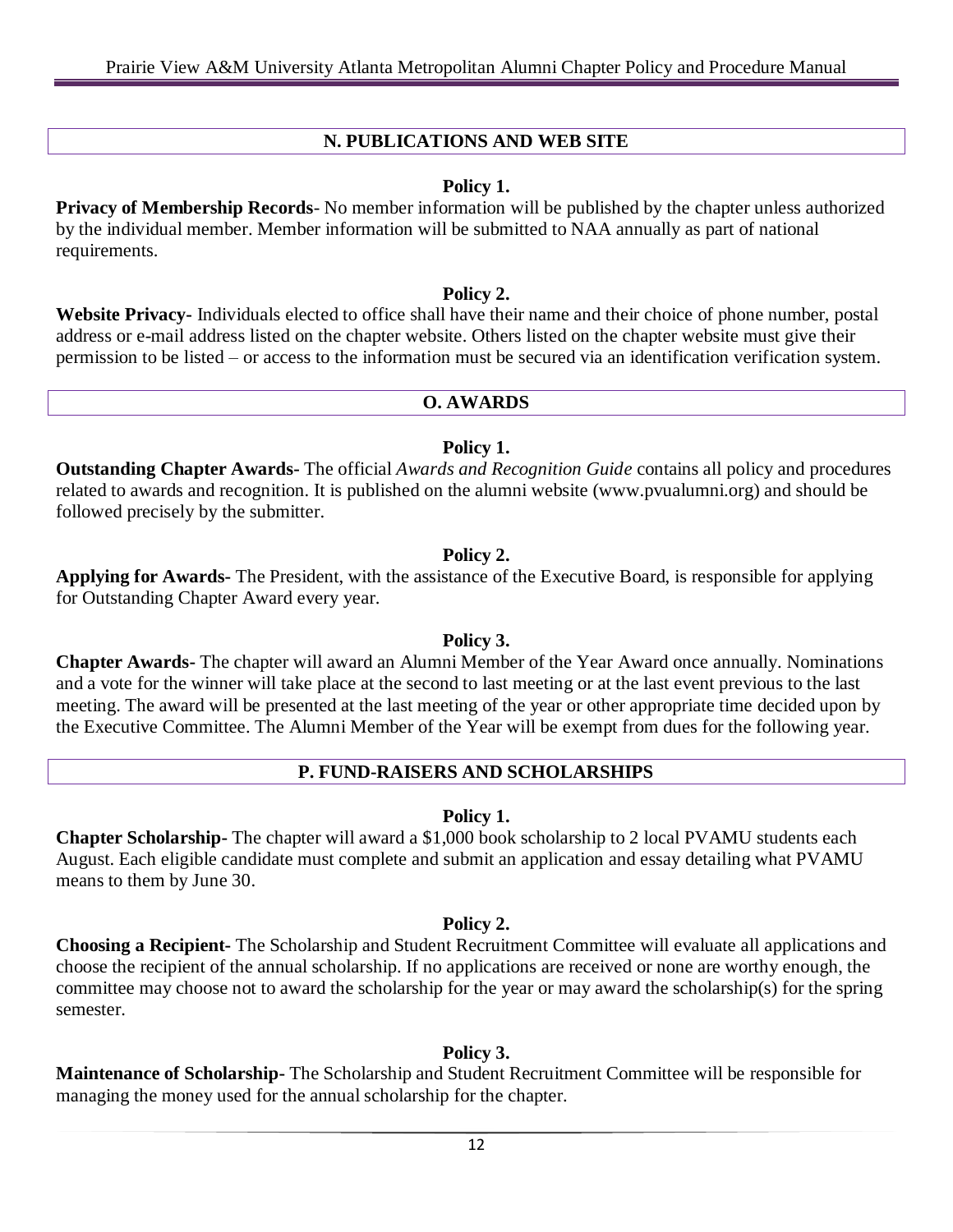#### **Policy 4.**

**Fund-raising Events**- NOTE: Neither the NAA nor the University desires to approve of activities that could potentially obligate either the NAA or the University or that may inappropriately reflect on the image or representation of the NAA or the University. The NAA is responsible for all fund raising activities by alumni chapters/clubs or individuals when done in the name of the NAA. The following procedure must be followed if the activity is to take place:

- a. Requests to host fundraising activities will be forwarded to the NAA at least 90 days prior to the event.
- b. The NAA Executive Director will review, evaluate and forward as necessary the request to the NAA Fundraising Committee for their evaluation, review and recommendations. That action by the Fundraising Committee should be completed within 45 days and returned to the NAA Executive Director.
- c. On receipt of the Fundraising Committee's recommendations, the Executive Director will forward the request to the NAA President for approval or if the president determines, for subsequent submission and approval by the NAA Board of Directors for final review and approval. This action should be completed within 15 days after receipt of the Fund-raising Committee recommendations.

## **Policy 5.**

**Fund-raising Requests-**Fundraising requests must state a minimum of the following:

1. The name of the chapter, club or alumni member requesting the fundraiser.

- 2. The time, date, and place of the activity.
- 3. The concept of the fundraiser.
- 4. The purpose of the fundraiser.
- 5. Whether the fundraiser is projected as a one- time event or is to be repeated.
- 6. The expected outcome.

#### **Policy 6.**

**Reporting-** On completion of the activity the requestor will report as follows:

- 1. Preliminary Financial Report Within 30 days after completion of the activity, provide a preliminary financial report showing all revenue and expenses (in detail).
- 2. Final Report Within 60 days after completion of the activity, provide a final report showing all revenues and expenses (in detail).
- 3. Signing Report The report will be signed by at least two persons, consisting of the president, treasurer or activity chairperson.

## **Q. VIP & OUTSIDE AGENCIES VISITATION PROTOCOL**

#### **Policy 1**.

**Standard** - It will be the policy of the NAA home office and NAA chapters to include individual members acting as an official representative of the NAA to initiate notification and coordination procedures or requests to or for official visits in order to afford maximum participation and exposure to all concerned. Upon request by any of the above mentioned officials or by any NAA chapter to initiate such a visit, the following procedure shall apply:

a.**NAA Chapter:** Upon receipt of a request, contact the NAA office within 24 hours of the request Monday thru Friday or as soon as possible if the request occurs on a weekend. If the request is made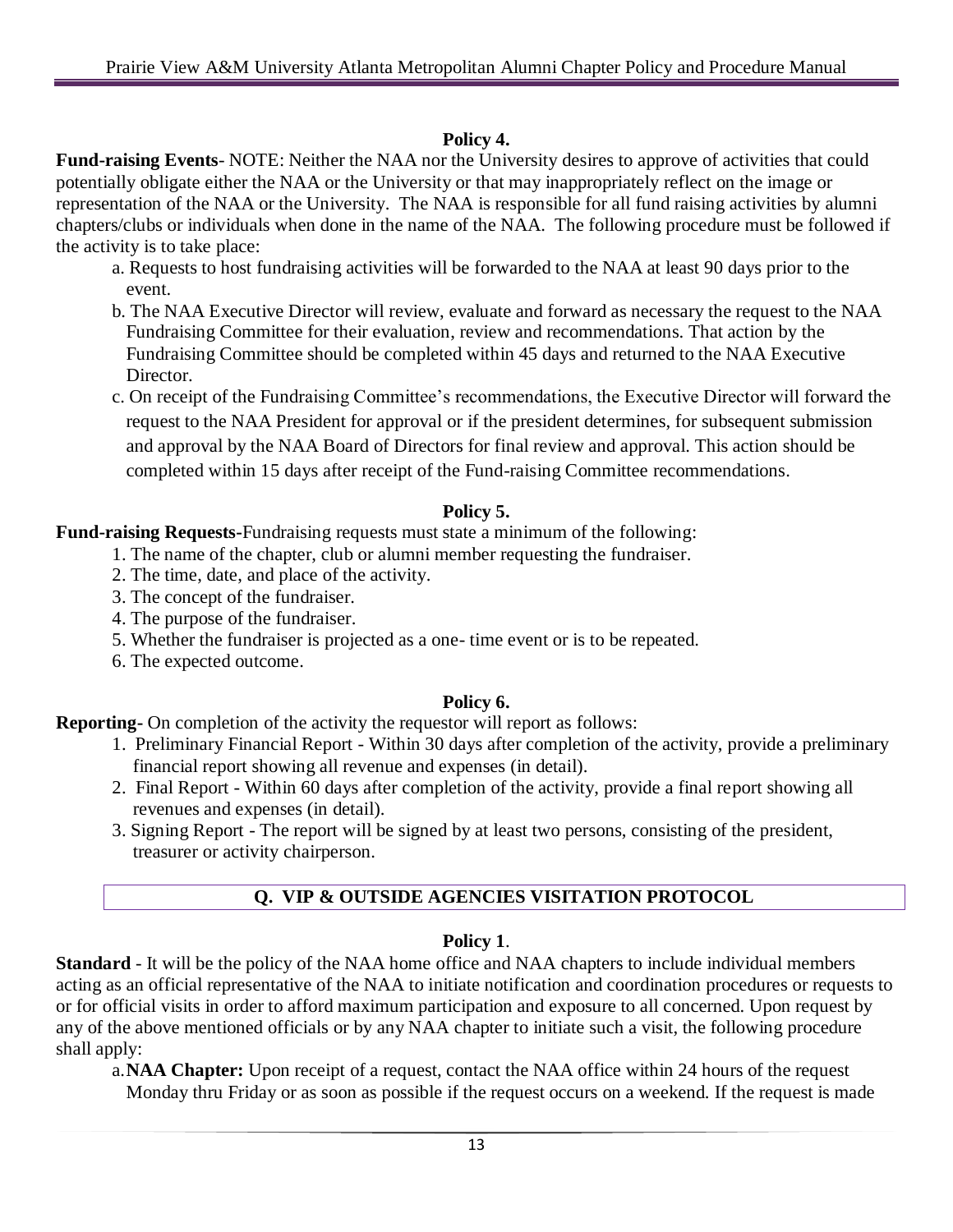for an immediate visit (within 72 hours), contact the NAA office immediately or as soon as possible. All contacts to the NAA office should be by email or telephone as required.

- b. **NAA Executive Director:** Upon notification of a request from an NAA chapter representative or a direct request from a requesting organization, effect coordination with the subject party, obtain necessary information, and notify the NAA President ASAP thereafter. Develop a log for the purpose of monitoring, maintaining, and retaining a record of subject requests and the resolution thereof. **Note:** If the Executive Director position is vacant, the NAA president will designate a person to assume these duties, normally the administrative assistant or whomever they desire.
- **c. NAA President:** Ascertain that the provisions of this directive contained herein are followed and adhered to. Determine the involvement by the NAA pertaining to subject request. If travel is required, contact the NAA Treasurer to ascertain the availability of funds and coordinate the necessary outcome as appropriate. Notify the NAA Board of Directors (BOD) as appropriate.
- **d. NAA Board of Directors:** BOD members will take appropriate action as directed by the NAA President. G**ENERAL:** Requests for official visits to NAA chapters by the NAA President, whether initiated by the NAA President or the NAA chapter will be conducted under the provisions of par 1 (NAA President) b-d.

## **R. GIFT PROCEDURES AND DONATIONS**

#### **Policy 1.**

**Gifts-**All gifts to the NAA and the chapter, whether monetary or in-kind, or gifts received by the NAA for the University will be properly recorded and acknowledged consistent to the Association's and the University's gift receipting procedures.

#### **Policy 2.**

**Monetary Gifts**-Gifts of cash or check are to be recorded and acknowledged with a receipt by the treasurer. Checks will be recorded in the cash receipts ledger. A copy of the gift receipt should be attached to the file copy of the acknowledgment letter. Copies of the acknowledgment letters for gifts will be distributed to giver.

#### **Policy 3.**

**Gifts-In-Kind** -Gifts-in-kind are to be recorded and acknowledged (when appropriate) with a receipt by the treasurer. Generally, gifts-in-kind include those of personal property (memorabilia, artwork, furnishing, equipment, etc.) or those costs associated with the chapter programs that utilize volunteers for training, presentations, speakers, governance, meetings, etc. A copy of the gift receipt for a gift-in-kind should be sent to the treasurer. Gifts-in-kind of property should be accepted with the stipulation that the value of the items must be verifiable through an appraisal, receipts or personal verification. Some items may be accepted with no value determined. All donors of personal property must sign a property release form which does not restrict the chapter from selling, as in the case of college memorabilia, or reassigning the items to more suitable custodial care.

\*\* Gifts-in-kind of costs associated with NAA programs shall be determined by the submission of a Charitable Deduction Form. Once completed, and verified by the appropriate NAA staff member, the form is to be notarized and returned to the donor. The NAA shall retain a copy for its records.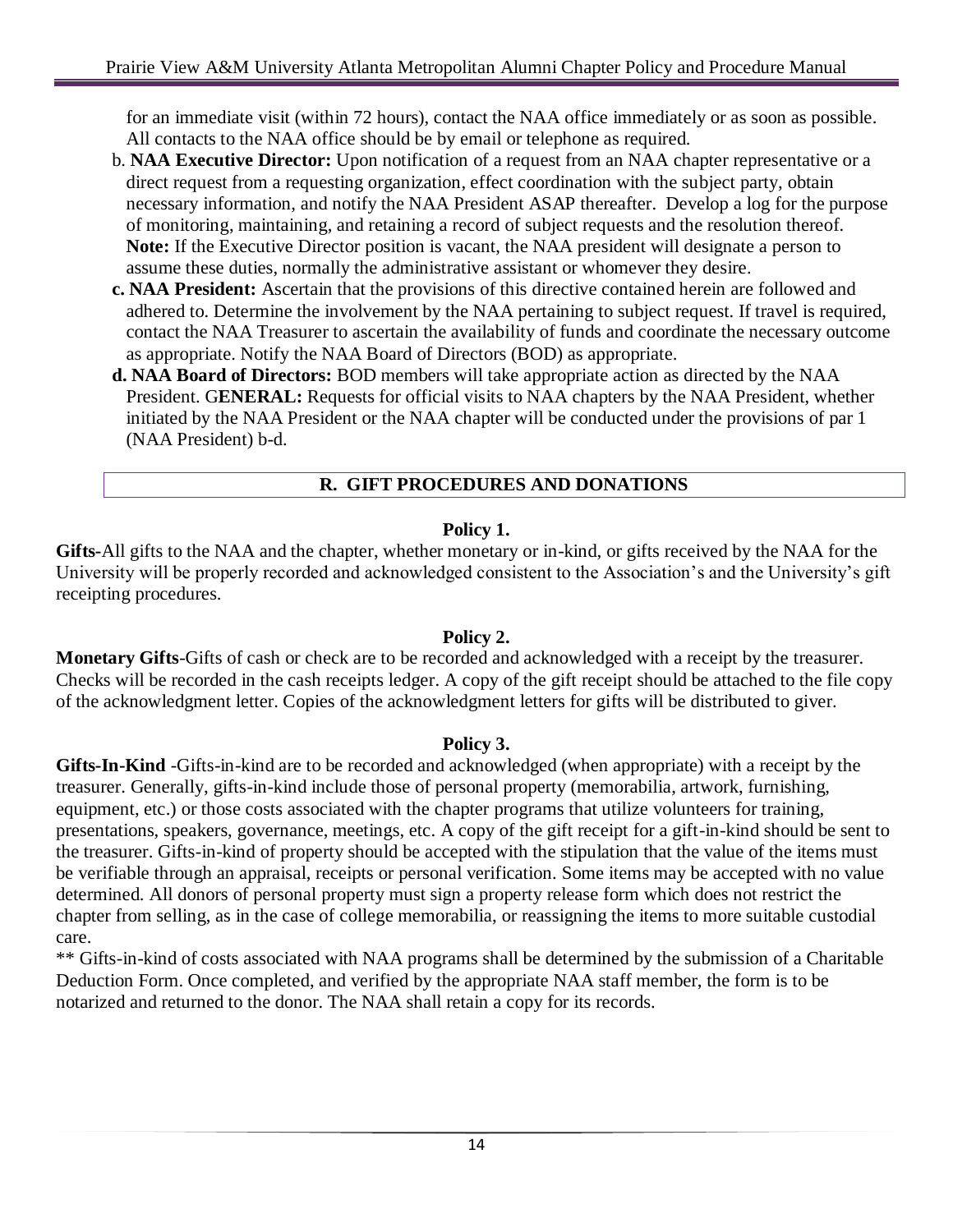#### **Policy 4.**

**Gifts to the University, The National Alumni Association and Other Related Funds**– all gifts received by the NAA that are intended for the University, the NAA's endowment fund, the University Foundation fund or other recognized funds held by the University, should be hand delivered to the NAA Liaison Officer with the Development Office for deposit and handling as soon as possible. Any checks received, intended for the NAA but made out to the University or its Foundation fund, are to be hand delivered to the NAA Liaison Officer with the Development Office for endorsement certifying that the NAA is to deposit the gifts. Any check received, intended for the University, its Foundation fund or other recognized funds, but made out to the NAA will be deposited and another check, accompanied by a fund transmittal letter, will be issued to the University for the appropriate designation and for proper acknowledgment by the Development Office.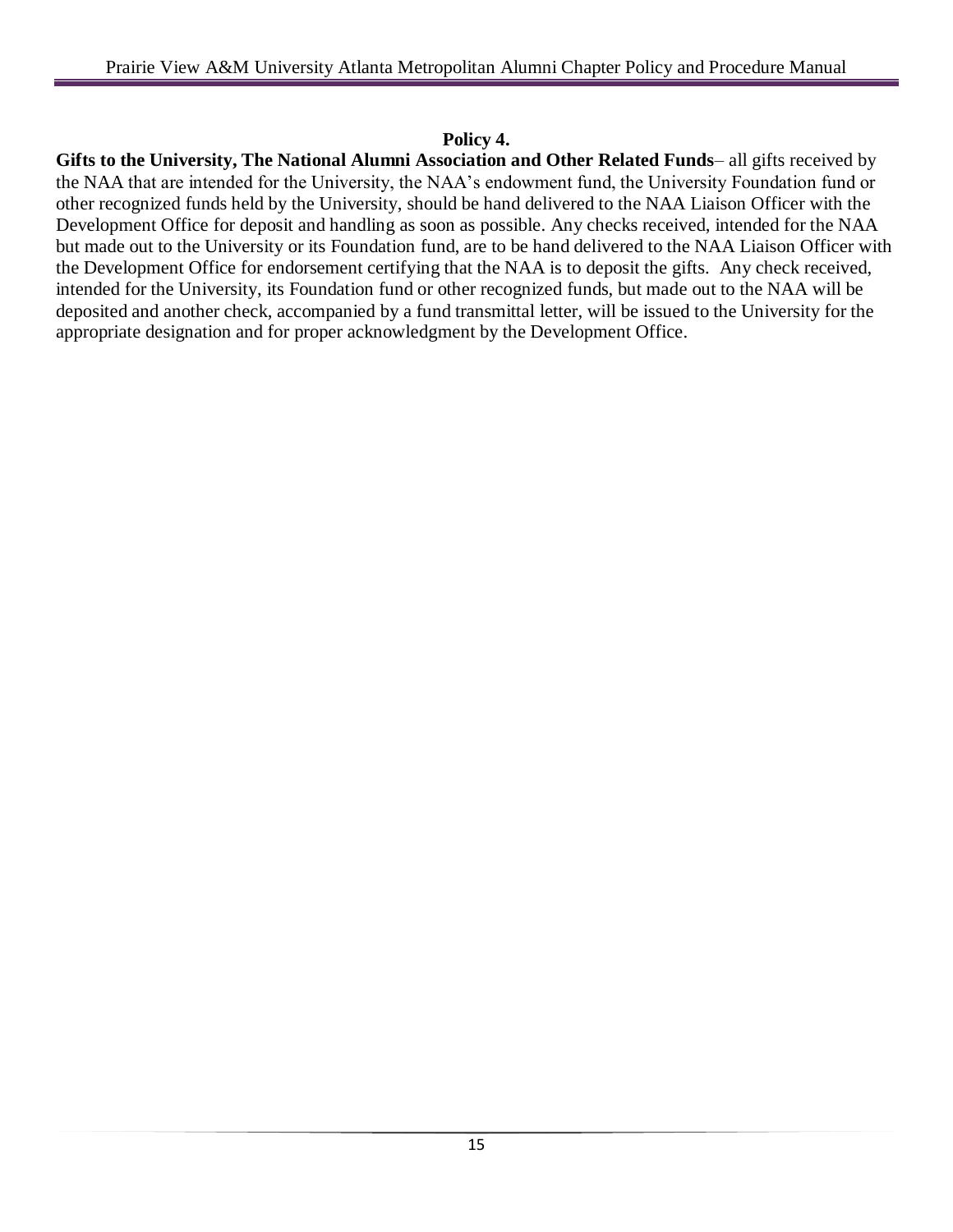## **PRAIRIE VIEW A&M UNIVERSITY ATLANTA METROPOLITAN ALUMNI CHAPTER PO Box 992 Atlanta, Georgia 30301**

### **APPLICATION FOR (Designated Time) ELECTION (All information to be provided is REQUIRED, unless indicated as optional)**

**Please complete the application in its entirety.**

**OFFICE SOUGHT:** 

**\_\_\_\_\_\_\_\_\_\_\_\_\_\_\_\_\_\_\_\_\_\_\_\_\_\_\_\_\_\_\_\_\_\_\_\_\_\_\_\_\_\_\_\_\_** 

**TYPE OR PRINT NAME:**

**PERMANENT RESIDENCE ADDRESS:**

**\_\_\_\_\_\_\_\_\_\_\_\_\_\_\_\_\_\_\_\_\_\_\_\_\_\_\_\_\_\_\_ Street**

**\_\_\_\_\_\_\_\_\_\_\_\_\_\_\_\_\_\_\_\_\_\_\_\_\_\_\_\_\_\_ City/State/Zip** 

**MAILING ADDRESS** *(if different from residence):*

 **\_\_\_\_\_\_\_\_\_\_\_\_\_\_\_\_\_\_\_\_\_\_\_\_\_\_\_\_\_\_\_\_\_\_\_\_\_ Street/P.O. Box**

> **\_\_\_\_\_\_\_\_\_\_\_\_\_\_\_\_\_\_\_\_\_\_\_\_\_\_\_\_\_\_ City/State/Zip**

**TELEPHONE NUMBER(s)** *(Include area code):*

| Office: |
|---------|
|---------|

**Home: \_\_\_\_\_\_\_\_\_\_\_\_\_\_\_\_\_\_\_\_\_\_\_\_\_\_\_\_**

 **Cell:\_\_\_\_\_\_\_\_\_\_\_\_\_\_\_\_\_\_\_\_\_\_\_\_\_\_\_\_**

**EMAIL: \_\_\_\_\_\_\_\_\_\_\_\_\_\_\_\_\_\_\_\_\_\_\_\_\_\_\_\_\_\_\_**

**PRESENT OCCUPATION:** 

EMPLOYED BY: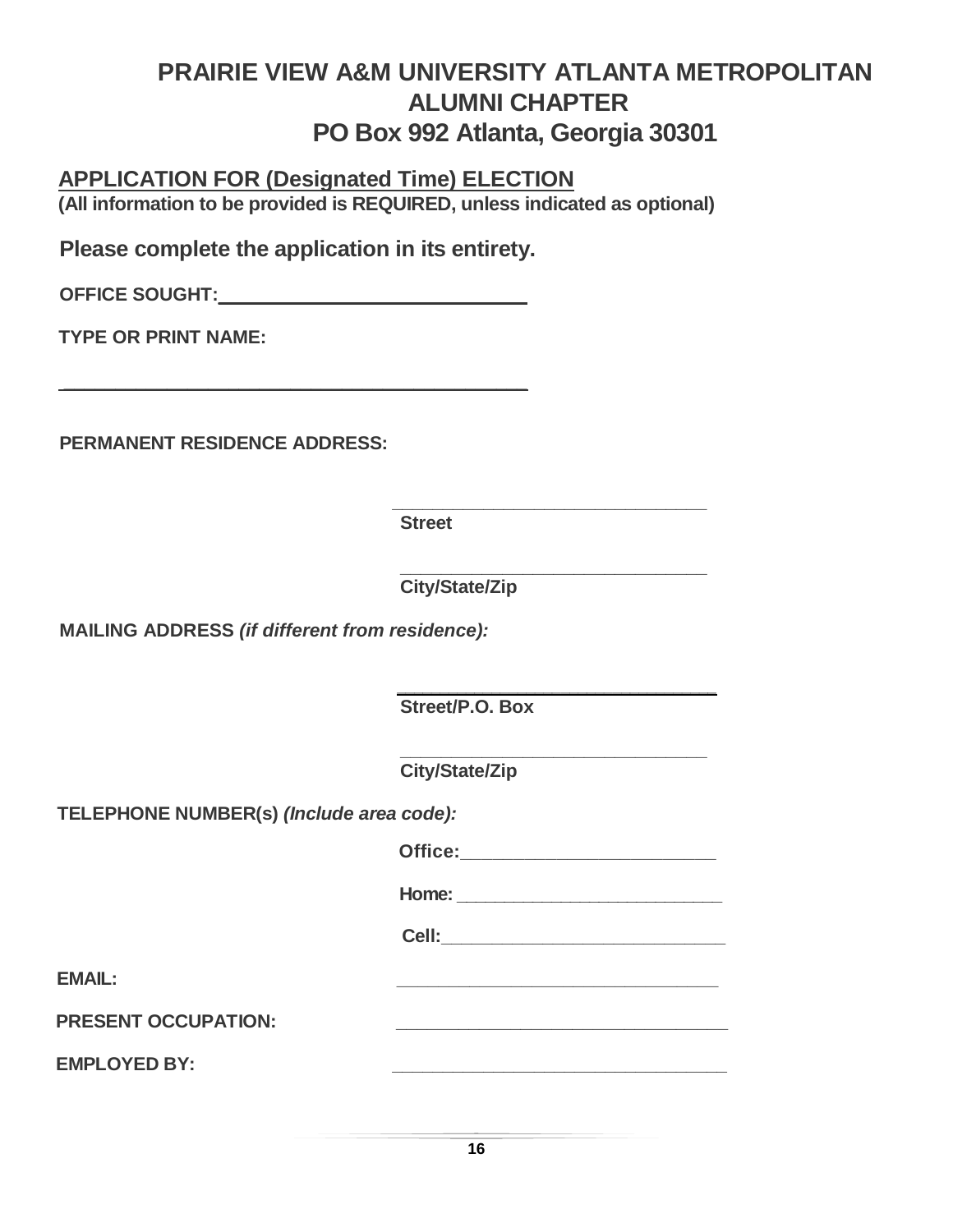**UNIVERSITY DEMOGRAPHIC DATA GRADUATION DATE:** 

*(MONTH/YR)*

**MAJOR: \_\_\_\_\_\_\_\_\_\_\_\_\_\_\_\_\_\_\_\_\_\_\_\_\_\_\_\_\_\_\_\_\_**

**OTHER DEGREES FROM PRAIRIE VIEW** *(OPTIONAL):*

**ADVANCED DEGREE(s): \_\_\_\_\_\_\_\_\_\_\_\_\_\_\_\_\_\_\_\_\_\_\_\_\_\_\_\_\_\_\_\_\_\_\_\_\_\_**

**CHAPTER AFFILIATIONS:**

**Are you currently a Financial Member of Atlanta Metro Chapter? \_\_\_\_ YES \_\_\_\_\_NO**

**Are you currently a Financial Member of the National Alumni Association of Prairie View?**

**\_\_\_\_\_\_\_\_\_\_\_\_\_\_\_\_\_\_\_\_\_\_\_\_\_\_\_\_\_\_\_\_\_\_\_\_**

**\_\_\_\_\_\_\_\_\_\_\_\_\_\_\_\_\_\_\_\_\_\_\_\_\_\_\_\_\_\_\_\_\_\_\_\_\_**

**\_\_\_\_\_\_\_\_\_\_\_\_\_\_\_\_\_\_\_\_\_\_\_\_\_\_\_\_\_\_\_\_\_\_\_\_\_\_**

**\_\_\_\_\_YES \_\_\_\_\_NO**

| WORK EXPERIENCE/POSITIONS HELD WITH YOUR LOCAL or NATIONAL<br><b>CHAPTER</b><br>(LASTS YEARS ONLY): |  |  |  |  |
|-----------------------------------------------------------------------------------------------------|--|--|--|--|
|                                                                                                     |  |  |  |  |
|                                                                                                     |  |  |  |  |
| Position:                                                                                           |  |  |  |  |
|                                                                                                     |  |  |  |  |
|                                                                                                     |  |  |  |  |
| Date: (from) (to)                                                                                   |  |  |  |  |
|                                                                                                     |  |  |  |  |
| Date: (from) ___________ (to)                                                                       |  |  |  |  |
|                                                                                                     |  |  |  |  |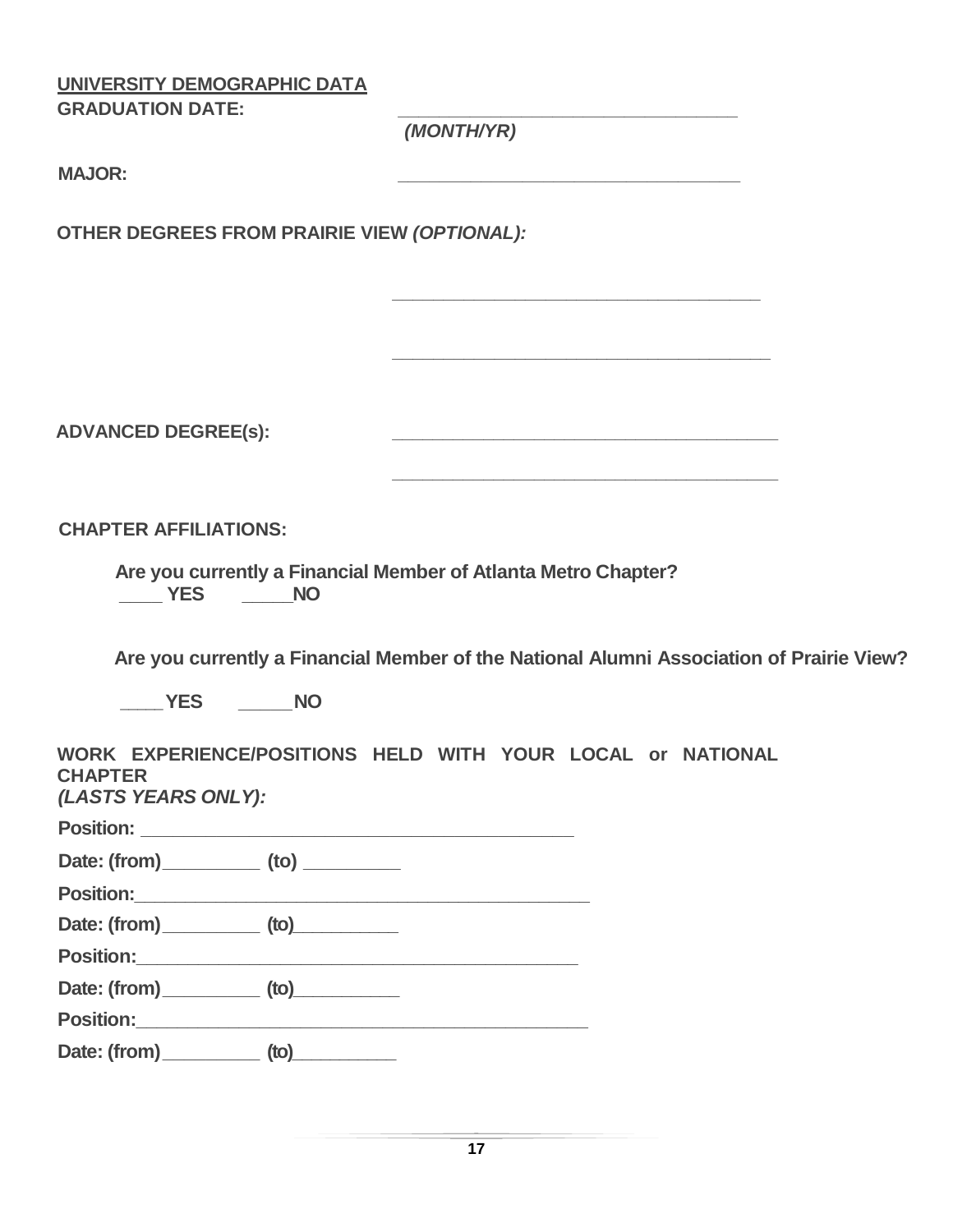**1) Please list any NAA/Atlanta Metro Activities you have participated in within the last 3 years (5K Run, HBCU Gala, Fundraisers, Social Activities):**

**2) Please state briefly (3-5 sentences) why you feel you are best qualified for the position in which you are running. (Please note: This statement will be included in the Election materials distributed to the voting body.)**

**Please add any additional information you would like noted on your application**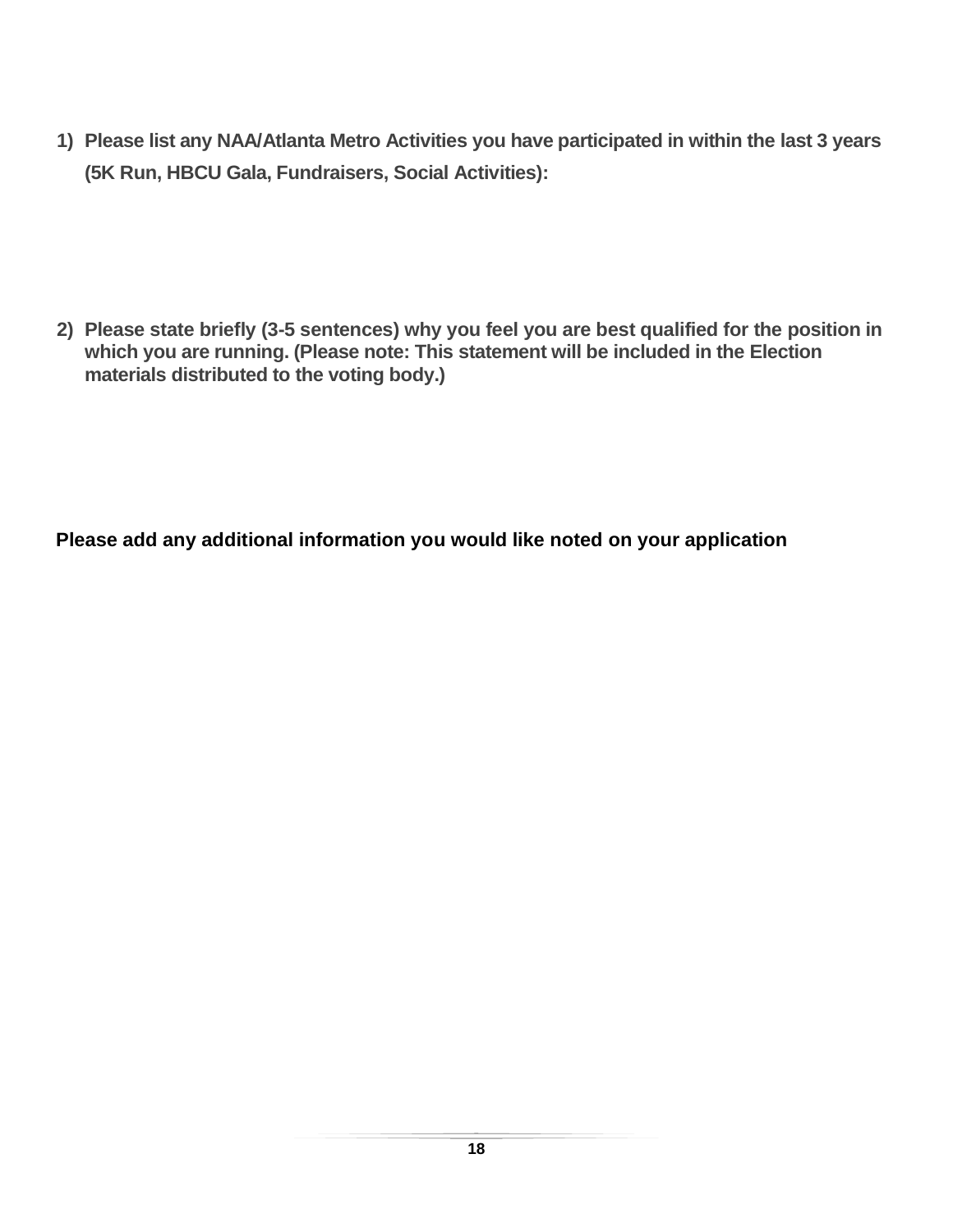#### **AFFIDAVIT (PLEASE PRINT NAME IN BLANK BELOW)**

**\_\_\_\_\_\_\_\_\_\_\_\_\_\_\_\_\_\_\_\_\_\_\_\_\_\_\_\_\_\_\_\_\_\_\_\_\_\_\_\_\_\_\_\_\_\_\_\_\_, do herewith certify that I am a citizen of the United States and an active and financial member of the Prairie View A&M University Atlanta Metropolitan Alumni Association and the Prairie View A&M University National Alumni Association in good standing and I am eligible to hold office under the Constitution and By-Laws of this Association. I have not been declared mentally incompetent as determined by final judgment of a court, nor have I been convicted of a felony for which I have not been pardoned or had my full rights of citizenship restored by other official action. I further state the foregoing statements and my resume/demographic data is in all things true and correct to the best of my knowledge."**

**\_\_\_\_\_\_\_\_\_\_\_\_\_\_\_\_\_\_\_\_\_\_\_\_\_\_\_\_\_\_\_\_\_\_\_\_\_\_\_\_\_\_\_\_\_\_\_\_\_\_\_\_\_\_\_\_\_\_\_\_\_\_\_\_\_\_\_\_\_\_\_\_\_\_\_\_\_\_\_\_**

#### **\_\_\_\_\_\_\_\_\_\_\_\_\_\_\_\_\_\_\_\_\_\_\_\_\_/\_\_\_\_\_\_\_\_\_\_\_\_\_\_\_\_ SIGNATURE OF CANDIDATE/ TODAY'S DATE**

## **THIS SECTION TO BE COMPLETED BY ELECTIONS COMMITTEE**

**Document received: Document received:** 

**Membership status certified by:** \_\_\_\_\_\_\_\_\_\_\_\_\_\_\_\_\_\_\_\_\_\_\_

| Application Eligible for Election verified by: |  |
|------------------------------------------------|--|
|------------------------------------------------|--|

**SIGNATURE OF ELECTION COMMITTEE:**\_\_\_\_\_\_\_\_\_\_\_\_\_\_\_\_\_\_\_\_\_\_\_\_\_\_\_\_

**Date:** \_\_\_\_\_\_\_\_\_\_\_\_\_\_\_\_\_\_\_\_\_\_\_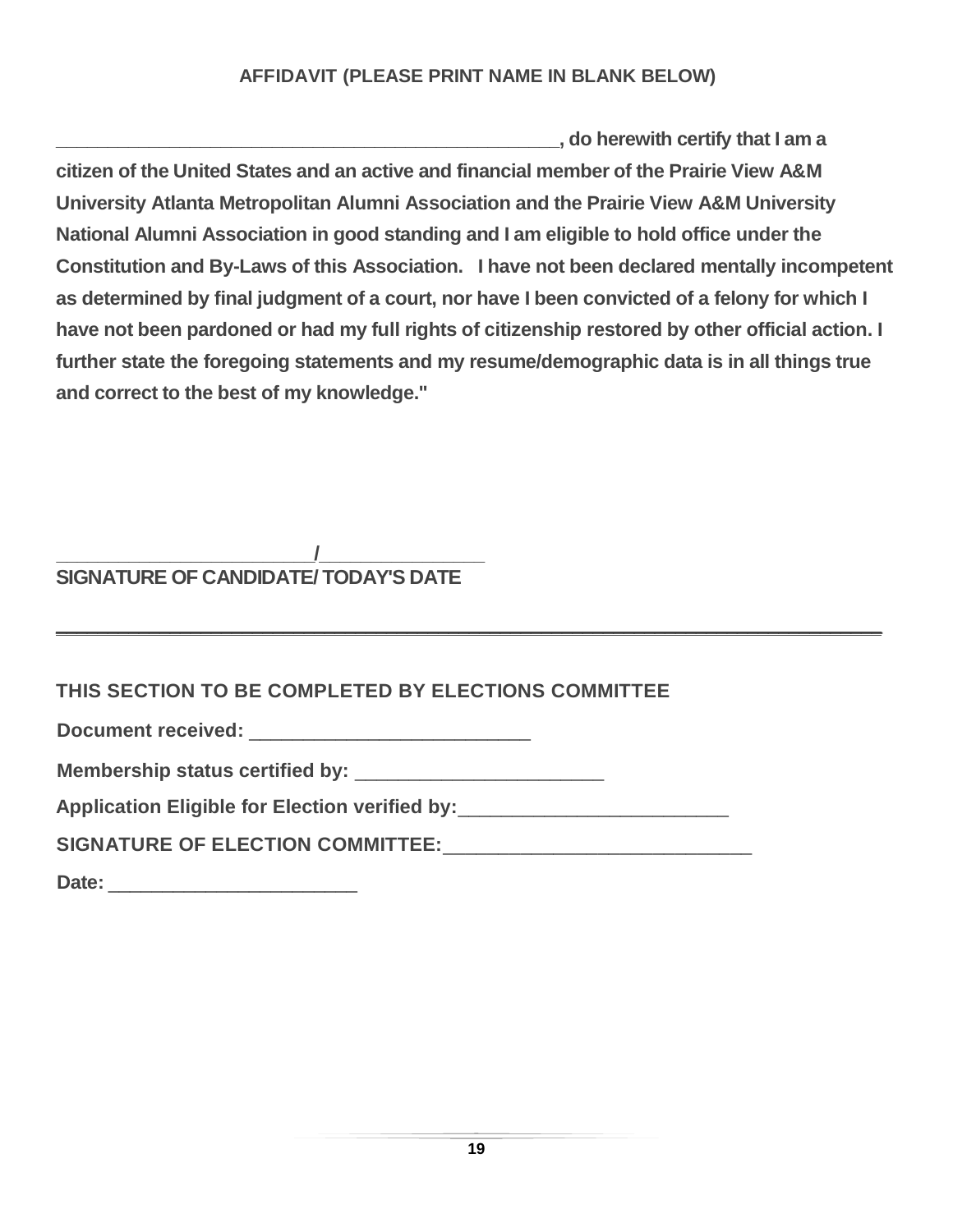#### **FORM B SCHEDULING REQUEST FOR A PRIVATE PARTY WHERE ALCOHOL WILL BE PRESENT OR SERVED**

| Sponsoring Organization: Sponsoring Organization: |  |  |  |  |
|---------------------------------------------------|--|--|--|--|
|                                                   |  |  |  |  |
| Description of Event:                             |  |  |  |  |
|                                                   |  |  |  |  |
|                                                   |  |  |  |  |
|                                                   |  |  |  |  |
| {cans are recommended}                            |  |  |  |  |
|                                                   |  |  |  |  |
|                                                   |  |  |  |  |
|                                                   |  |  |  |  |
|                                                   |  |  |  |  |

(There are restrictions for amplified music outdoors which apply to both location and hours. Please confer with the Scheduling Office well in advance of the event for clarification and approval)

Key points of the Policy for the Service of Alcoholic Beverages and the Scheduling Policies are stated below. If a student organization or group, please refer to the full policy statements for complete details found in the University's Student Handbook.

- 1. Persons must be at least 21 years of age to possess or consume alcohol.
- 2. The Association reserves the right to limit the amount of alcohol which may be present and/or served at any function. Further, non-alcoholic beverages must be visible and available on the same basis as any alcoholic beverages served. No one who appears intoxicated or unable to function properly will be served an alcoholic beverage.
- 3. Common container alcohol (keg, beer ball, etc.) IS NOT PERMITTED except under special circumstances and with prior written permission from the Executive Director.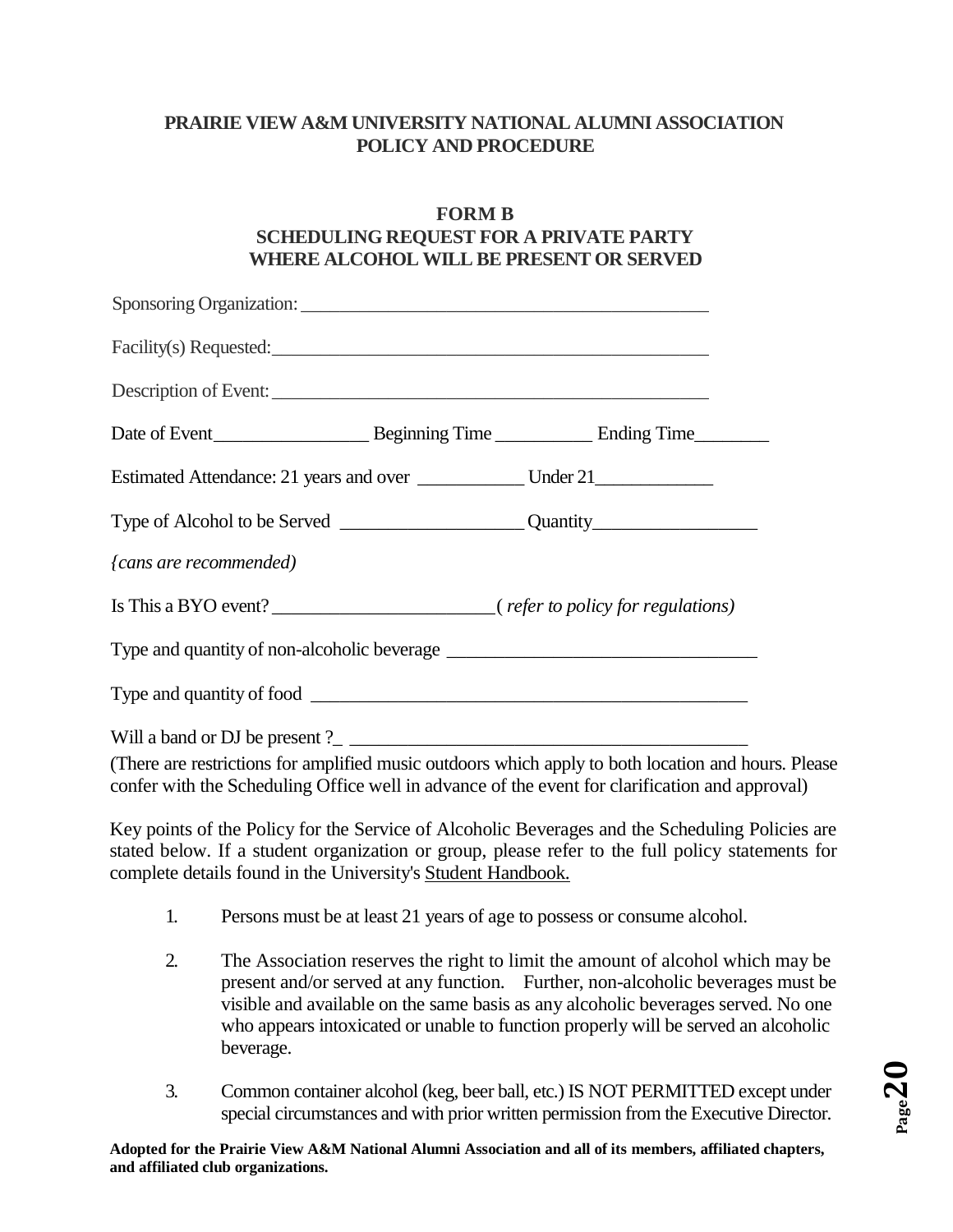#### (Form B, continued)

- 4. Food must be available in sufficient quantity to last throughout the event.
- 5. Unattended bars/serving areas are not permitted. Alcoholic beverages may only be served one at a time per person.
- 6. Any event with alcohol, whether served or BYOB, where the estimated attendance exceeds 50 persons, the alcohol must be served and consumed in an area which is physically separated from the event such as an adjoining room or adjacent floor. The admission of persons to the alcohol area must be controlled at all times and only those persons producing proper identification for proof of legal drinking age are to be admitted. Under no circumstances may alcoholic beverages be taken from the controlled area.
- 7. At affairs where college students are expected to attend, a Prairie View A&M University ID-card and proof of age must be checked at the entrance to determine a person's age and that he/she is an invited guest. The use of a false, altered, or borrowed identification card of any type is a lying infraction of the Honor Code.

Signs must be posted stating the private nature of the event and that only members and invited guests may attend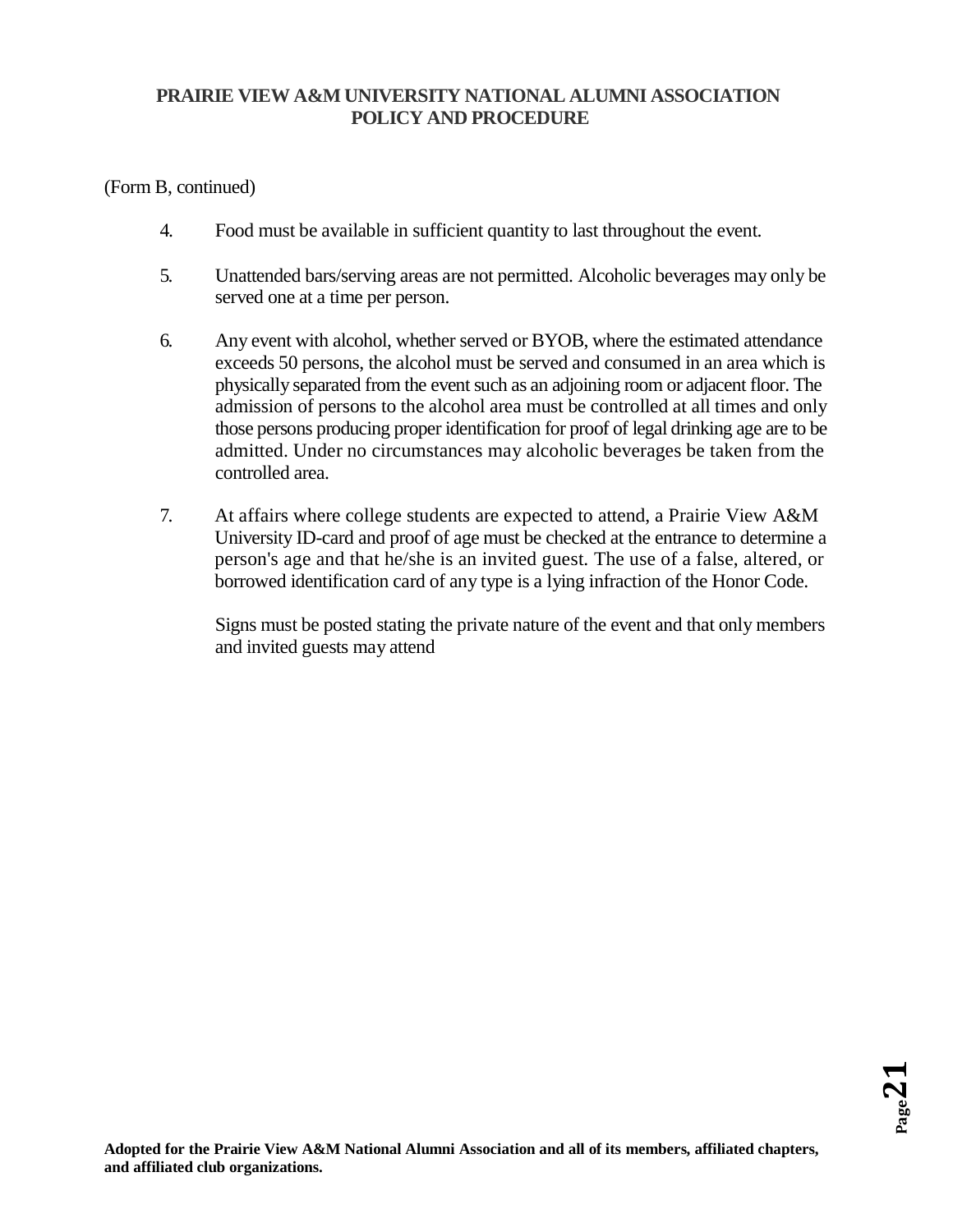## **TRAVEL COSTS AND EXPENSE STATEMENT**

[ ] Staff [ ] Faculty [ ] Board Member [ ] Candidate [ ] Other (Specify)

Name: Date: Date:

#### I. TRANSPORTATION: STAFF AND PERSONAL VEHICLE USE

| <b>DATES</b> | MODE   FROM | <b>TO</b> | MILEAGE FUEL COSTS |
|--------------|-------------|-----------|--------------------|
|              |             |           |                    |
|              |             |           |                    |
|              |             |           |                    |
|              |             |           |                    |

Total I:

Mileage reimbursement \$0.26 x mileage. Fuel costs indicate purchased gas for staff rental car.

#### II. TRANSPORTATION: AIRFARE, BUS, TAXI, LIMO, TRAIN, ETC.

| DATES FROM | <b>TO</b> | <b>COSTS</b> |
|------------|-----------|--------------|
|            |           |              |
|            |           |              |
|            |           |              |
|            |           |              |

Total II: